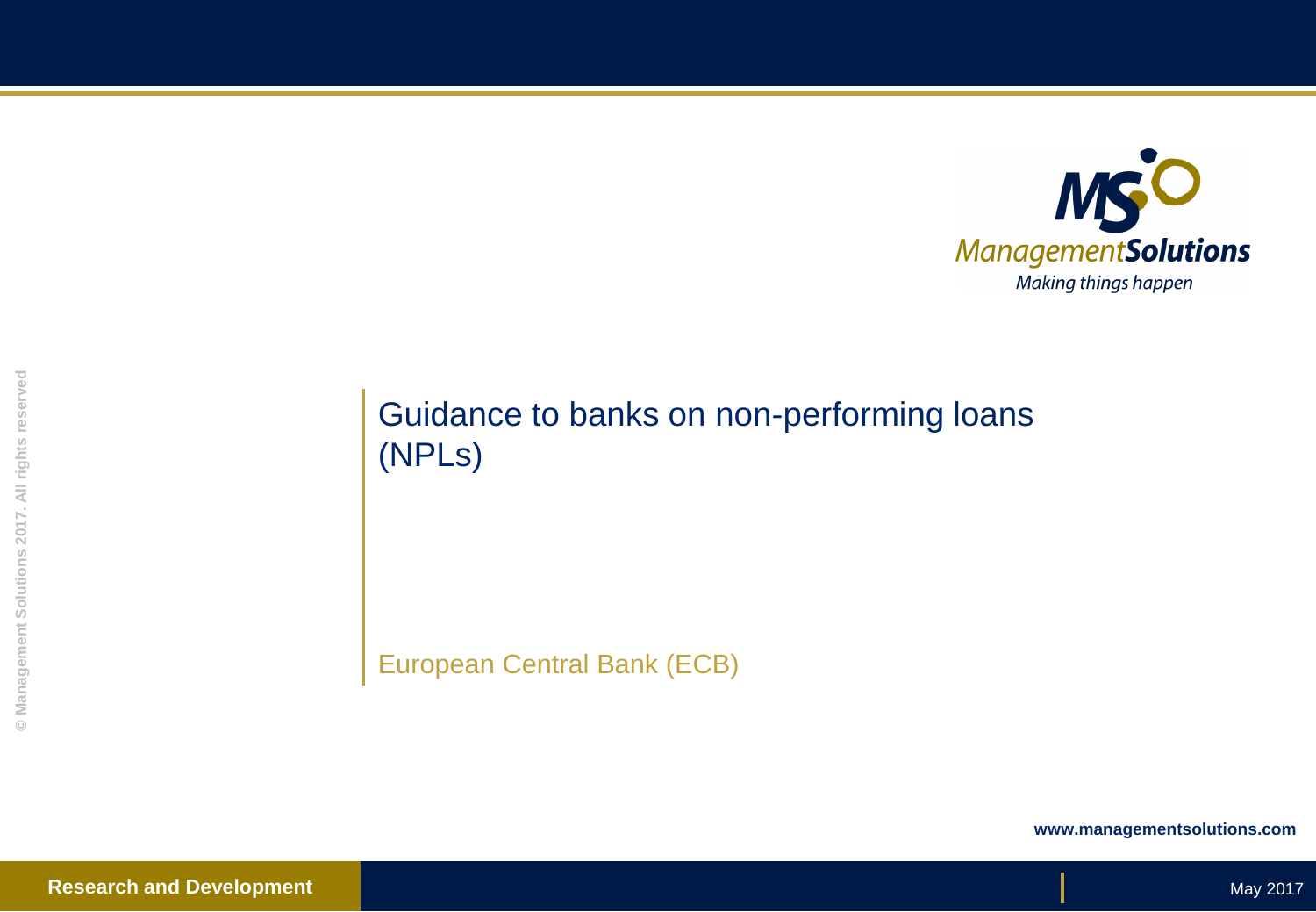# List of abbreviations

| <b>Abbreviation</b> | <b>Meaning</b>                                         |
|---------------------|--------------------------------------------------------|
| <b>CRR</b>          | <b>Capital Requirements Regulation</b>                 |
| FBA                 | <b>European Banking Authority</b>                      |
| <b>ECB</b>          | <b>European Central Bank</b>                           |
| <b>IAS</b>          | <b>International Accounting Standard</b>               |
| <b>ICAAP</b>        | <b>Internal Capital Adequacy Assessment</b><br>Process |
| <b>IFRS</b>         | <b>International Financial Reporting Standard</b>      |
| <b>ITS</b>          | <b>Implementing Technical Standards</b>                |
| JST                 | <b>Joint Supervisory Team</b>                          |
| <b>KPI</b>          | <b>Key Performing Indicators</b>                       |
| <b>NPF</b>          | <b>Non-Performing Exposures</b>                        |
| NPI.                | Non-Performing Loans                                   |

| <b>Abbreviation</b> | <b>Meaning</b>                                      |
|---------------------|-----------------------------------------------------|
| <b>NPV</b>          | <b>Net Present Value</b>                            |
| <b>OMV</b>          | Open Market Value                                   |
| <b>PD</b>           | <b>Probability of Default</b>                       |
| P&L                 | <b>Profit and Loss</b>                              |
| <b>RAF</b>          | <b>Risk Appetite Framework</b>                      |
| <b>RAS</b>          | <b>Risk Appetite Statement</b>                      |
| SI                  | Significant Institution                             |
| <b>SSM</b>          | Single Supervisory Mechanism                        |
| <b>SREP</b>         | <b>Supervisory Review and Evaluation</b><br>Process |
| UTP                 | Unlikeliness to Pay                                 |
| WU                  | <b>Workout Unit</b>                                 |

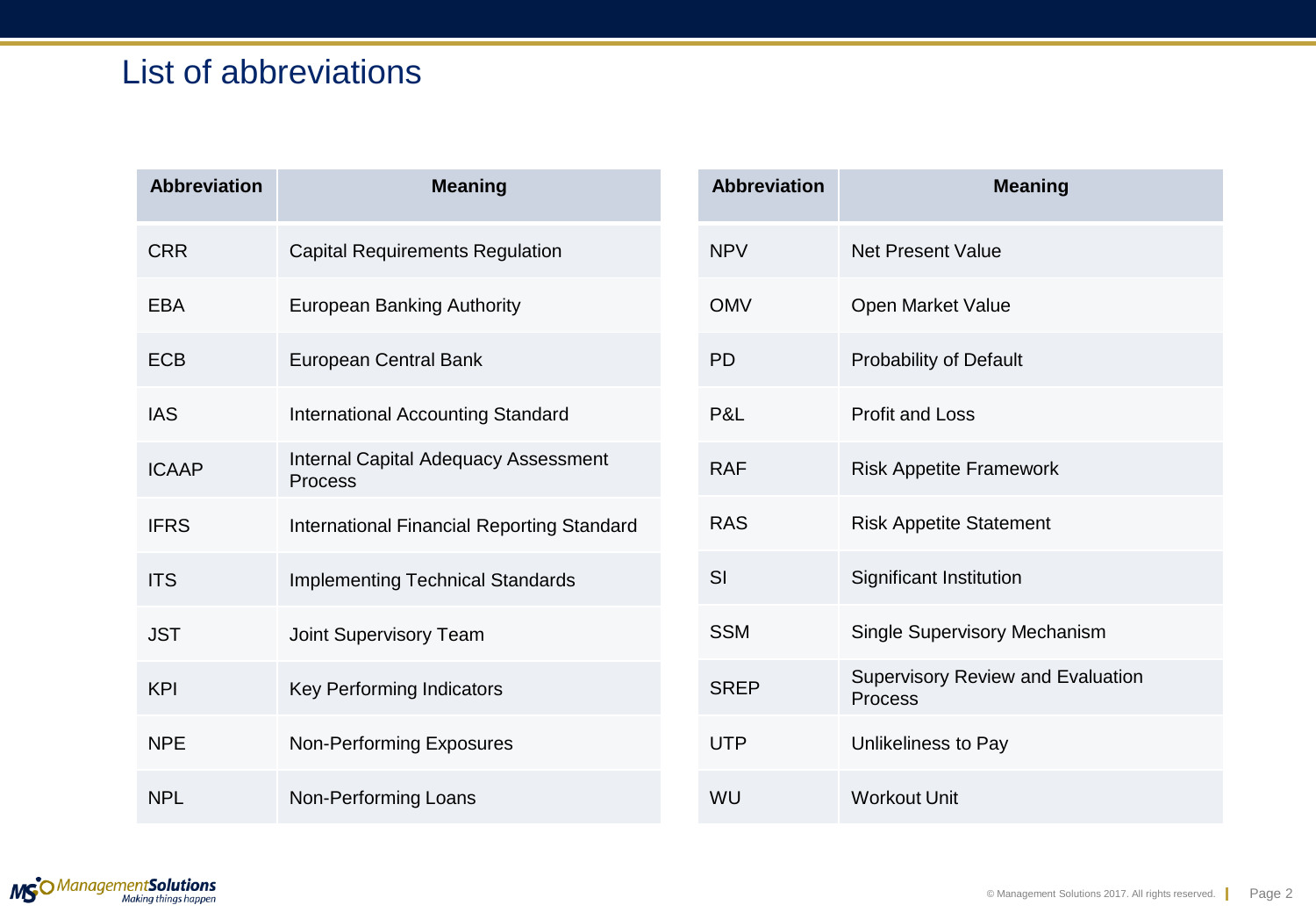# Index

# Introduction

Executive summary

Detail

Next steps

Annex

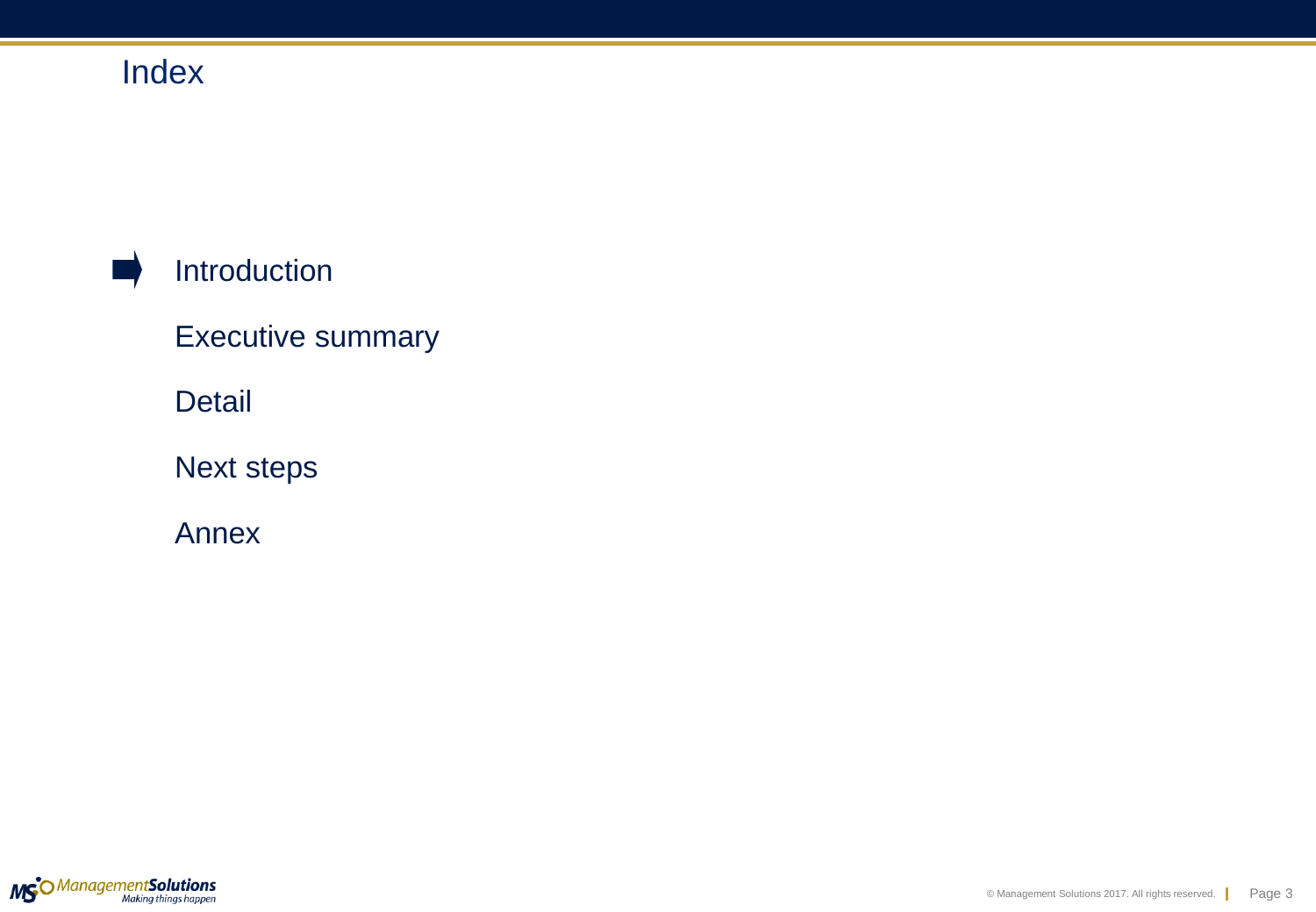### **In March 2017 the ECB published a Guidance to banks on non-performing loans (NPLs), with the objective of developing a consistent supervisory approach regarding the identification, measurement, management and write-off of NPLs**

### **Introduction**

A number of banks in Member States across the Euro area are currently experiencing high levels of non-performing loans (NPLs)<sup>1</sup> which ultimately have a negative impact on bank lending to the economy. In this regard, addressing asset quality issues is one of the key priorities for ECB banking supervision<sup>2</sup>.

In this context, following a period of consultation, the ECB published in March 2017 a **Guidance to banks on NPLs**<sup>3</sup> , with the objective of developing a consistent supervisory approach regarding the identification, measurement, management and write-off of NPLs. In particular, this document provides recommendations to banks and sets outs a collection of best practices regarding NPLs that will constitute ECB's supervisory expectations from now on.

- The guidance includes **recommendations** on NPL strategy, governance and operations, forbearance, NPLs recognition, NPLs impairment measurement and write-offs, and collateral valuation for immovable properties.
- The guidance is addressed to **significant banks** under direct supervision of the ECB, including their international subsidiaries. Nevertheless, **materiality and proportionality principles** are applicable so certain parts of the guidance –those related to NPL strategy and to governance and operations- may be more relevant for banks with high levels of NPLs.
- The guidance is a **non-binding** instrument, however any **deviations** should be **explained** upon supervisory request. Moreover, the guidance is taken into consideration in the SSM regular **Supervisory Review and Evaluation Process (SREP)** and noncompliance may trigger supervisory measures.

This Technical Note includes an analysis of the main content of this guidance. Moreover, [annex](#page-22-0) [1](#page-22-0) contains a list of the main changes of the final ECB's Guidance compared to the consultative document.



<sup>(1)</sup> According to data published by the ECB.

For further information regarding ECB's priorities for 2017, see the following document [\(link\)](https://www.bankingsupervision.europa.eu/ecb/pub/pdf/publication_supervisory_priorities_2017.en.pdf?ac63ee34433643f0d7c8eea5a688327c).

(3) [Link](https://www.bankingsupervision.europa.eu/ecb/pub/pdf/guidance_on_npl.en.pdf?b2b48eefa9972f0ca983c8b164b859ac) to the ECB's Guidance to banks on NPLs.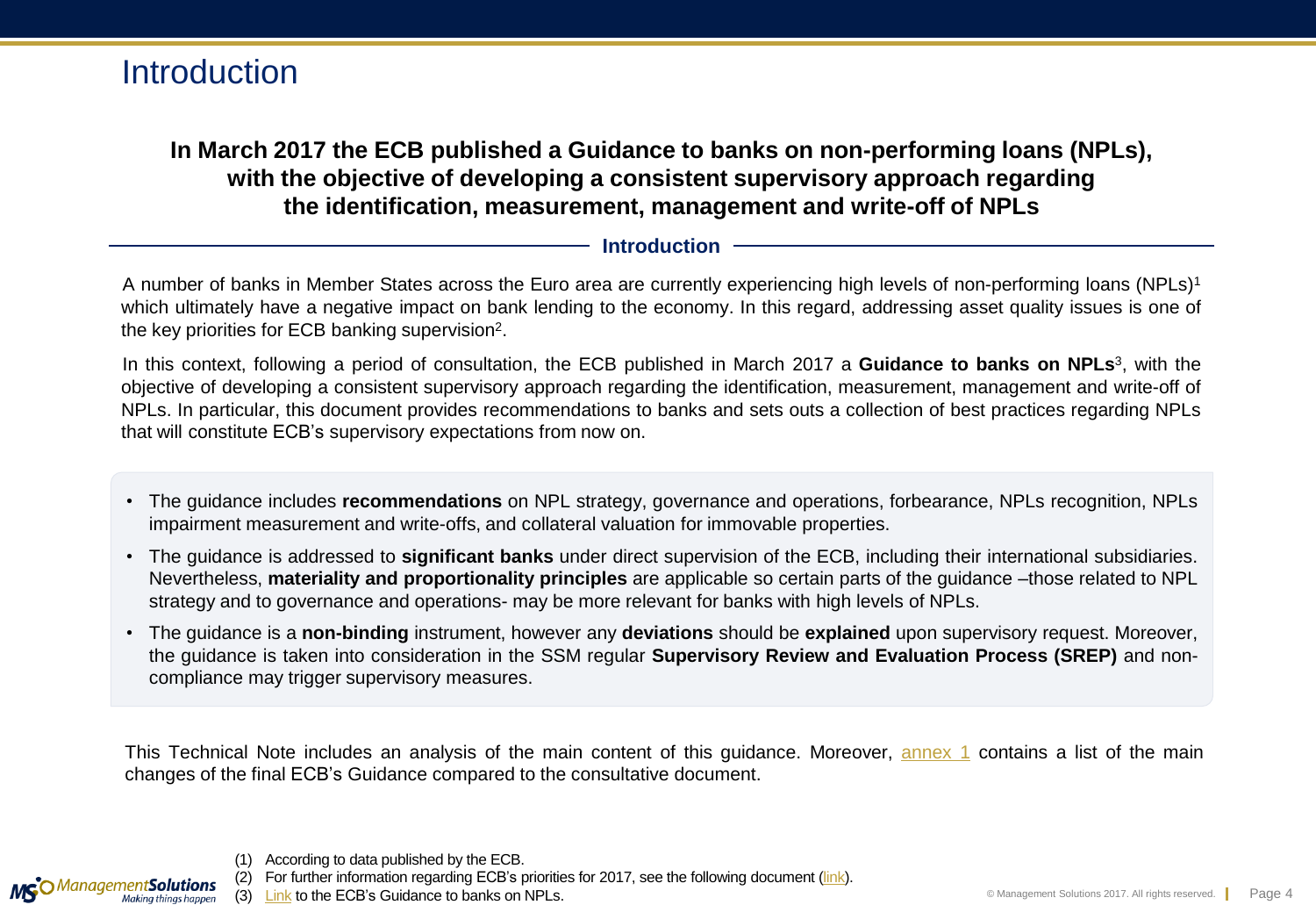# Index

## Introduction

Executive summary

Detail

Next steps

Annex

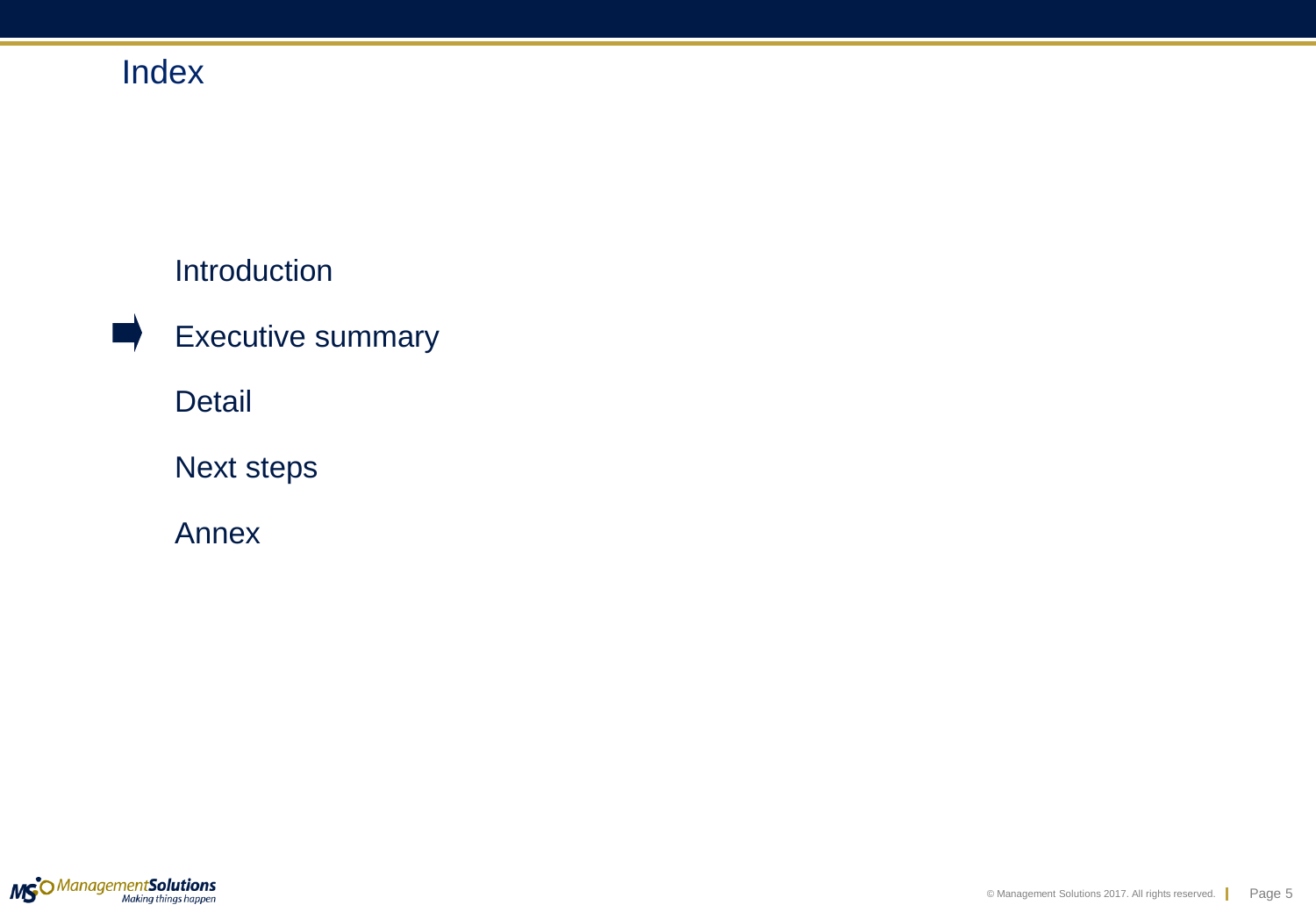### Executive summary

**The guidance on NPLs provides recommendations on NPL strategy, governance and operations, forbearance, NPL recognition, impairment measurement and write-offs, and collateral assessment for immovable property**

|                                                                                                                                                                                                                                                          |  | <b>Executive summary</b>                                                                                                                                                                                |                                                                                                                                                                                              |
|----------------------------------------------------------------------------------------------------------------------------------------------------------------------------------------------------------------------------------------------------------|--|---------------------------------------------------------------------------------------------------------------------------------------------------------------------------------------------------------|----------------------------------------------------------------------------------------------------------------------------------------------------------------------------------------------|
| Scope of application                                                                                                                                                                                                                                     |  | <b>Regulatory context</b>                                                                                                                                                                               | <b>Next steps</b>                                                                                                                                                                            |
| Addressed to all significant institutions (SIs)<br>$\bullet$<br>supervised directly by the ECB <sup>1</sup> . It is a non-<br>binding instrument, although deviations<br>should be explained upon supervisory request<br>and it is integrated into SREP. |  | <b>Capital Requirements</b><br><b>Regulation (CRR)</b><br><b>EBA ITS on supervisory</b><br>reporting                                                                                                    | • This guidance should be applicable<br>as of its date of publication <sup>2</sup> .<br>The expected enhanced<br>$\bullet$<br>disclosures on NPLs should start<br>from 2018 reference dates. |
| <b>Main content</b>                                                                                                                                                                                                                                      |  |                                                                                                                                                                                                         |                                                                                                                                                                                              |
| <b>NPL strategy</b>                                                                                                                                                                                                                                      |  | <b>Governance and operations</b>                                                                                                                                                                        | <b>Forbearance</b>                                                                                                                                                                           |
| Assessing the operating environment<br>$\bullet$<br>Developing the NPL strategy<br>$\bullet$<br>Implementing the operational plan<br>$\bullet$<br>Embedding the NPL strategy<br>$\bullet$<br>Supervisory reporting<br>$\bullet$<br>$\bullet$             |  | Steering and decision-making<br>NPL operating model<br>Control framework<br>NPL monitoring<br>Early warning systems<br>Supervisory reporting                                                            | Forbearance options and viability<br>Forbearance processes<br>Supervisory reporting and disclosure                                                                                           |
| <b>NPL recognition</b>                                                                                                                                                                                                                                   |  | <b>NPL impairment measurement</b>                                                                                                                                                                       | <b>Collateral valuation: immovable property</b>                                                                                                                                              |
| Application of NPE definition<br>$\bullet$<br>Link between NPE and forbearance<br>$\bullet$<br>Further aspects of NPE definition<br>$\bullet$<br>Regulatory and accounting definitions<br>$\bullet$<br><b>Disclosure</b><br>$\bullet$                    |  | Individual and collective estimation of<br>provisions<br>Other aspects of impairment<br>NPL write-off<br>Timeliness of provisioning and write-off<br>Procedures<br>Supervisory reporting and disclosure | Governance, procedures and controls<br>Frequency and methodology of<br>valuations<br>Valuation of foreclosed assets<br><b>Disclosure</b>                                                     |

(1) Including their international subsidiaries.

**MG**O Management **Solutions** 

(2) SIs may, however, close identified gaps thereafter based on suitable time-bound action plans

which should be agreed with their respective JSTs.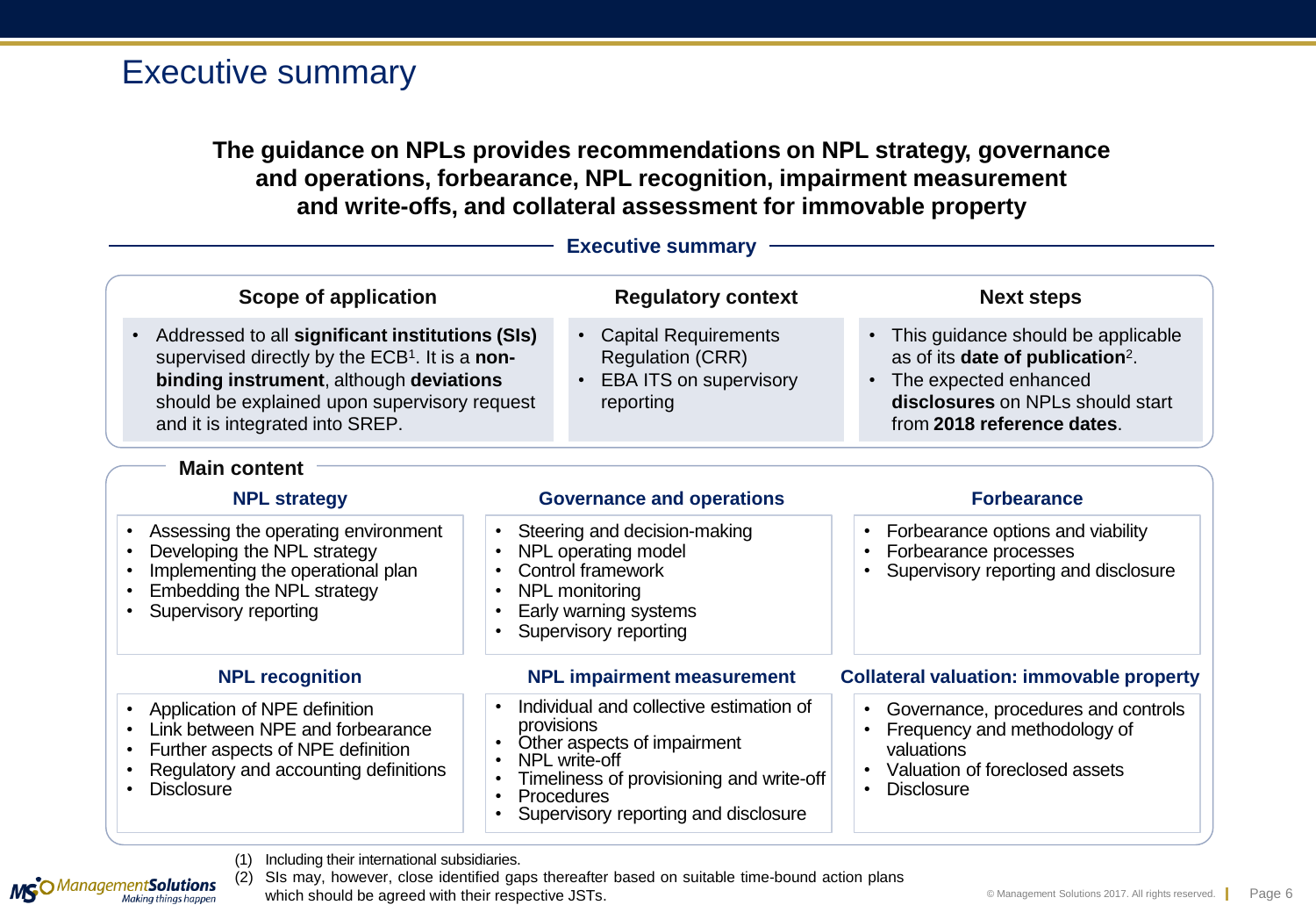# Index

Introduction

Executive summary

Detail

Next steps

Annex

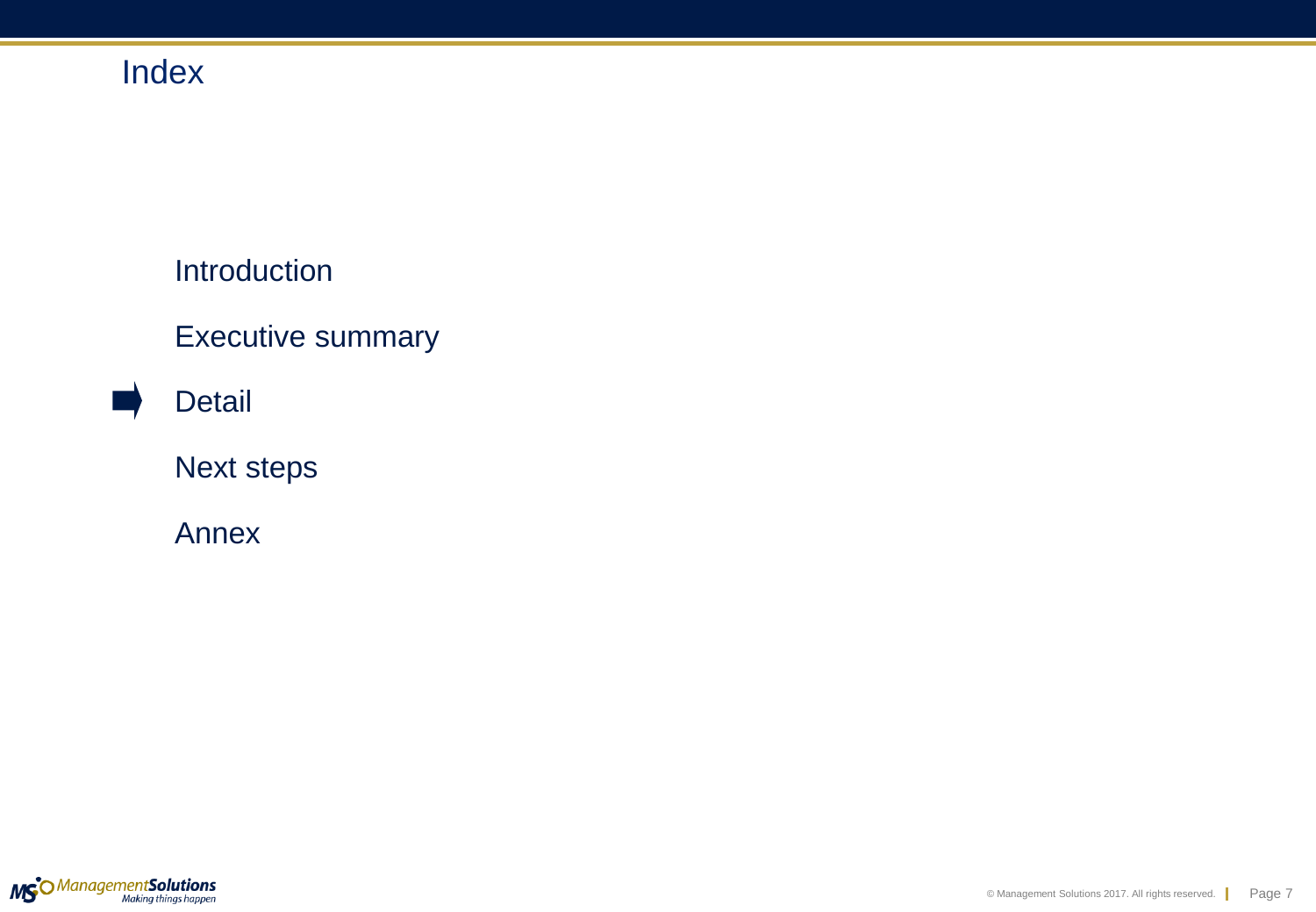**Detail** NPL strategy (1/2)

**Firstly, banks should assess and regularly review their operating environment, define the NPL strategy (including qualitative and quantitative targets) and develop an operational plan that complements the strategy**

|                                       | <b>Assessing</b><br>the operating<br>environment | When developing and implementing an NPL strategy, banks should assess:<br>Their internal capabilities to effectively manage and reduce NPLs. To this end, banks should analyse,<br>among others, the size and drivers of NPLs, the outcomes of NPL actions taken in the past, and the<br>operational capacities (processes, tools, etc.), performing a thorough self-assessment to determine<br>strengths, gaps and areas of improvement.<br><b>External conditions</b> , such as macroeconomic conditions, market expectations, NPL investors demand,<br>regulatory framework, tax implications, etc.<br><b>Capital implications</b> , considered in conjunction with the RAF and the ICAAP. Where capital buffers are<br>slim and profitability low, high NPL banks should include capital planning actions to clean-up NPLs. |  |
|---------------------------------------|--------------------------------------------------|---------------------------------------------------------------------------------------------------------------------------------------------------------------------------------------------------------------------------------------------------------------------------------------------------------------------------------------------------------------------------------------------------------------------------------------------------------------------------------------------------------------------------------------------------------------------------------------------------------------------------------------------------------------------------------------------------------------------------------------------------------------------------------------------------------------------------------|--|
| Developing the<br><b>NPL strategy</b> |                                                  | The NPL strategy, including the operational plan, should be approved by the management body and<br>annually reviewed.                                                                                                                                                                                                                                                                                                                                                                                                                                                                                                                                                                                                                                                                                                           |  |
|                                       | <b>Strategy</b><br>implementation<br>options     | Banks should review the range of NPL strategy implementation options available (e.g. hold/forbearance,<br>active portfolio reductions, change of exposure type, etc.), and their respective financial impact. Banks<br>should ensure that their NPL strategy includes not a single strategic option but combinations of options.                                                                                                                                                                                                                                                                                                                                                                                                                                                                                                |  |
|                                       | <b>Targets</b>                                   | High NPL banks should include, at a minimum, clearly defined quantitative targets approved by the<br>management body in their NPL strategy. They should be defined at least along the following dimensions:<br>By time horizons: short-term -1 year-, medium-term (3 years) and long-term.<br>$\bullet$                                                                                                                                                                                                                                                                                                                                                                                                                                                                                                                         |  |
|                                       |                                                  | By main portfolios: retail mortgage, retail consumer, SME corporate, large corporate, etc.<br>By implementation option: cash recoveries, collateral repossessions, etc<br>The targets described should be aligned with more granular operational targets.                                                                                                                                                                                                                                                                                                                                                                                                                                                                                                                                                                       |  |
|                                       | <b>Operational</b><br>plan<br>. <b>. . .</b>     | The NPL strategy of a high NPL bank should be supported by an operational plan approved by the<br>$\bullet$<br>management body, defined over a time horizon of at least 1 to 3 years. This plan should define how the<br>bank will operationally implement the NPL strategy.                                                                                                                                                                                                                                                                                                                                                                                                                                                                                                                                                    |  |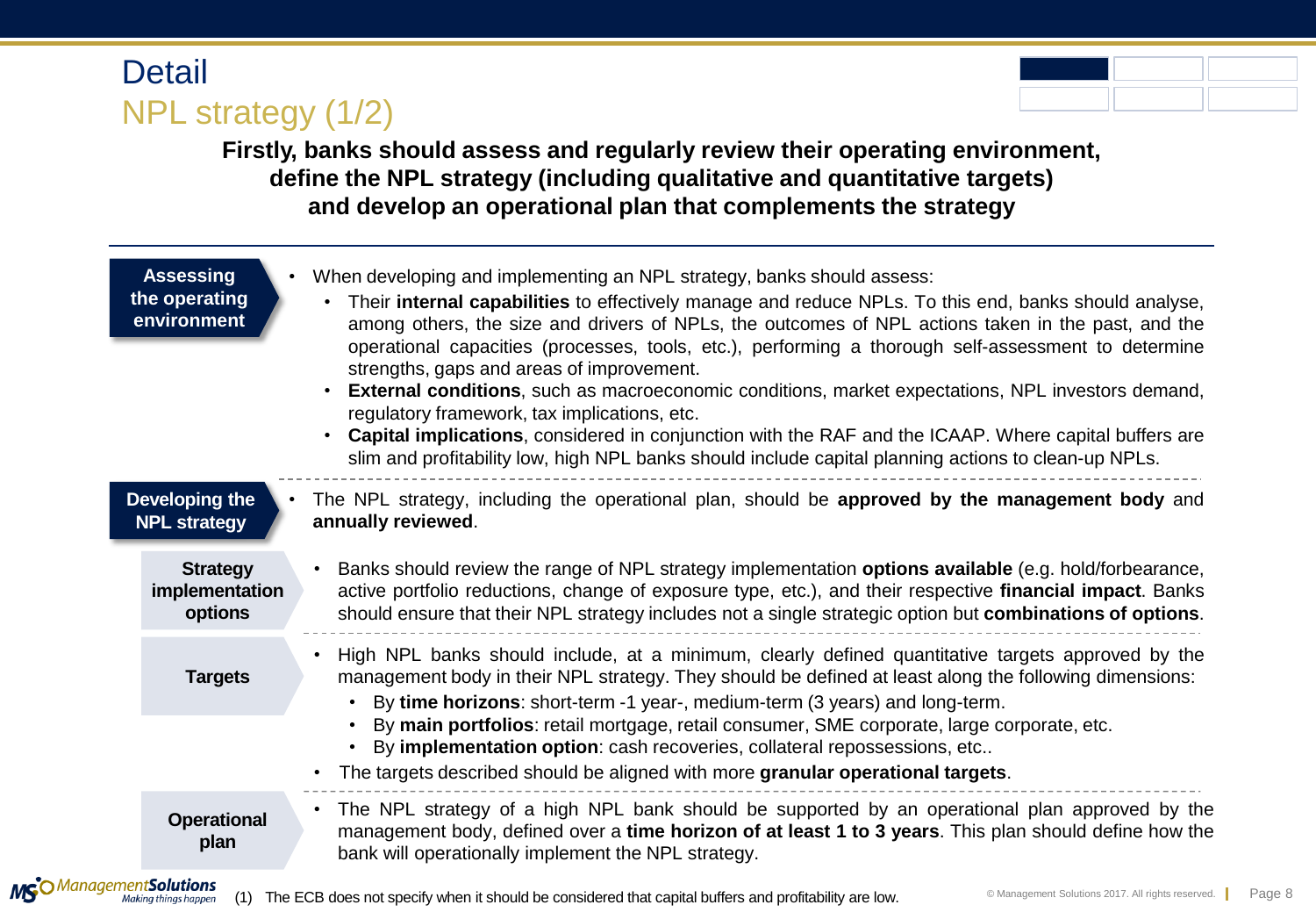# **Detail** NPL strategy (2/2)



**Once the NPL strategy has been developed, banks need to implement the operational plan and embed the NPL strategy at all levels of the organisation. The ECB also includes certain expectations regarding supervisory reporting**

#### **Implementing the operational plan** • The implementation of the NPL operational plans should rely on suitable **policies and procedures**, clear **ownership** and suitable **governance structures**. • Any **deviations** from the plan should be highlighted and **reported to the management body** in a timely manner with appropriate remediation actions. **Embedding the NPL strategy** • The NPL strategy should be embedded in processes **at all levels of an organisation** (strategic, tactical and operational). • High NPL banks should put significant emphasis on **communicating to all staff** the key components of the NPL strategy. • All banks should clearly define and document the **roles, responsibilities and formal reporting lines** for the implementation of the NPL strategy, including the operational plan. Staff and management involved in NPL activities should be provided with clear **incentives aligned with the NPL strategy**. • All relevant components of the NPL strategy should be fully aligned with the **business plan and budget**. • The NPL strategy should be fully embedded in the **risk control framework**. In that context, special attention should be paid to the **ICAAP** (all relevant components of the NPL strategy should be fully aligned), the **RAF** (RAF metrics approved by the management body should be aligned with the targets of the NPL strategy), and the **recovery plan**. **Supervisory reporting** • High NPL banks should **report** their NPL strategy and their operational plan to their Joint Supervisory Teams (JSTs) in the **first quarter** of each calendar year. • To facilitate comparison by JSTs, the ECB has provided a **standardized template** for an appropriate reporting of quantitative targets and the level of progress made in the past 12 months against the plan. This

standardized template should be submitted on an **annual basis<sup>1</sup>** .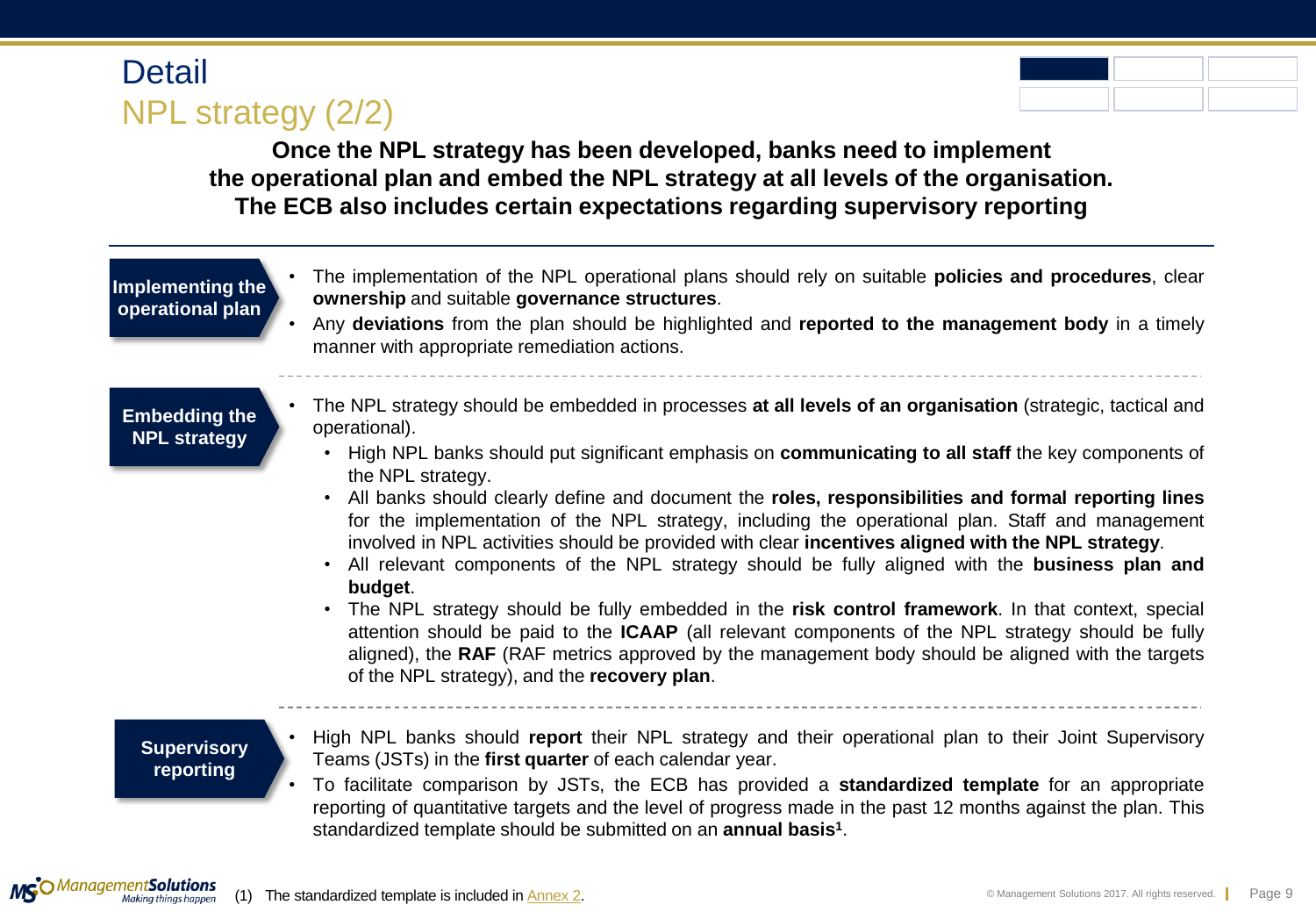# **Detail** Governance and operations (1/2)



**The ECB provides guidance on the key elements of the banks' governance and operations framework, such as the decision-making process, the definition of the NPL operating model…**

| <b>Steering and</b><br>decision<br>making |     | The management body should approve and monitor the bank's strategy. Additionally, for high NPL<br><b>banks</b> , the management body should:<br>Approve annually and regularly review the NPL strategy, including the operational plan.<br>Oversee the <b>implementation</b> of the NPL strategy.<br>Define management objectives and incentives for NPL workout activities.<br>$\bullet$<br>Periodically (at least quarterly) monitor the NPL strategy progress.<br>Approve NPL-related policies and ensure they are completely understood by the staff.<br>Ensure sufficient internal controls over NPL management processes.<br>$\bullet$<br>Have sufficient expertise with regard to the management of NPLs.<br>$\bullet$                                                                                                                                                                                                                                                                                                                                                                                                                                                                                                                                                                                                                                                                                                                                                                                                                                                                                                                                                                                         |
|-------------------------------------------|-----|-----------------------------------------------------------------------------------------------------------------------------------------------------------------------------------------------------------------------------------------------------------------------------------------------------------------------------------------------------------------------------------------------------------------------------------------------------------------------------------------------------------------------------------------------------------------------------------------------------------------------------------------------------------------------------------------------------------------------------------------------------------------------------------------------------------------------------------------------------------------------------------------------------------------------------------------------------------------------------------------------------------------------------------------------------------------------------------------------------------------------------------------------------------------------------------------------------------------------------------------------------------------------------------------------------------------------------------------------------------------------------------------------------------------------------------------------------------------------------------------------------------------------------------------------------------------------------------------------------------------------------------------------------------------------------------------------------------------------|
| <b>NPL</b><br>operating<br>model          |     | High NPL banks should establish separate and dedicated NPL workout units (WUs) <sup>1</sup> . NPL WUs should be<br>set-up taking into account the full NPL life cycle: i) early arrears (this phase might also involve short-term<br>forbearance options); ii) late arrears, restructuring or forbearance; iii) liquidation, debt recovery, legal cases<br>or foreclosure; iv) management of foreclosed assets.<br>High NPL banks should set up different WUs for the different phases of the NPL life, considering that:<br>They should define triggers describing when an exposure is moved to the NPL WU.<br>When designing an appropriate NPL WU structure, banks should consider the specificities of their<br>main NPL portfolios (e.g. industrialised processes for retail, relationship management for corporates).<br><b>Segmentations</b> should have a useful purpose, meaning that different segments should generally trigger<br>$\bullet$<br>different treatments by the NPL WUs or dedicated teams within those units <sup>2</sup> .<br>Regarding human resources, high NPL banks are expected to devote an appropriate and proportionate<br>$\bullet$<br>amount of management attention and resources to the workout of those NPLs and to the internal controls of<br>related processes. Resources with dedicated NPL expertise and experience should be hired for key NPL<br>workout tasks. Moreover, for NPL WU staff performance should be monitored on a regular basis.<br>As for technical resources, it is important that all NPL-related data is centrally stored in robust and secured<br>$\bullet$<br>IT systems. Data has to be complete and up-to-date throughout the NPL workout process. |
| aaamantCalutione                          | (1) | Though NPL WUs should be separated from loan origination units, a regular feedback between<br>both functions should be defined (e.g. exchange the information needed for planning NPL inflows).                                                                                                                                                                                                                                                                                                                                                                                                                                                                                                                                                                                                                                                                                                                                                                                                                                                                                                                                                                                                                                                                                                                                                                                                                                                                                                                                                                                                                                                                                                                       |

**MG**O Management **Solutions**<br>Making things happen

(2) The ECB provides a list of potential segmentation criteria for retail NPL portfolios.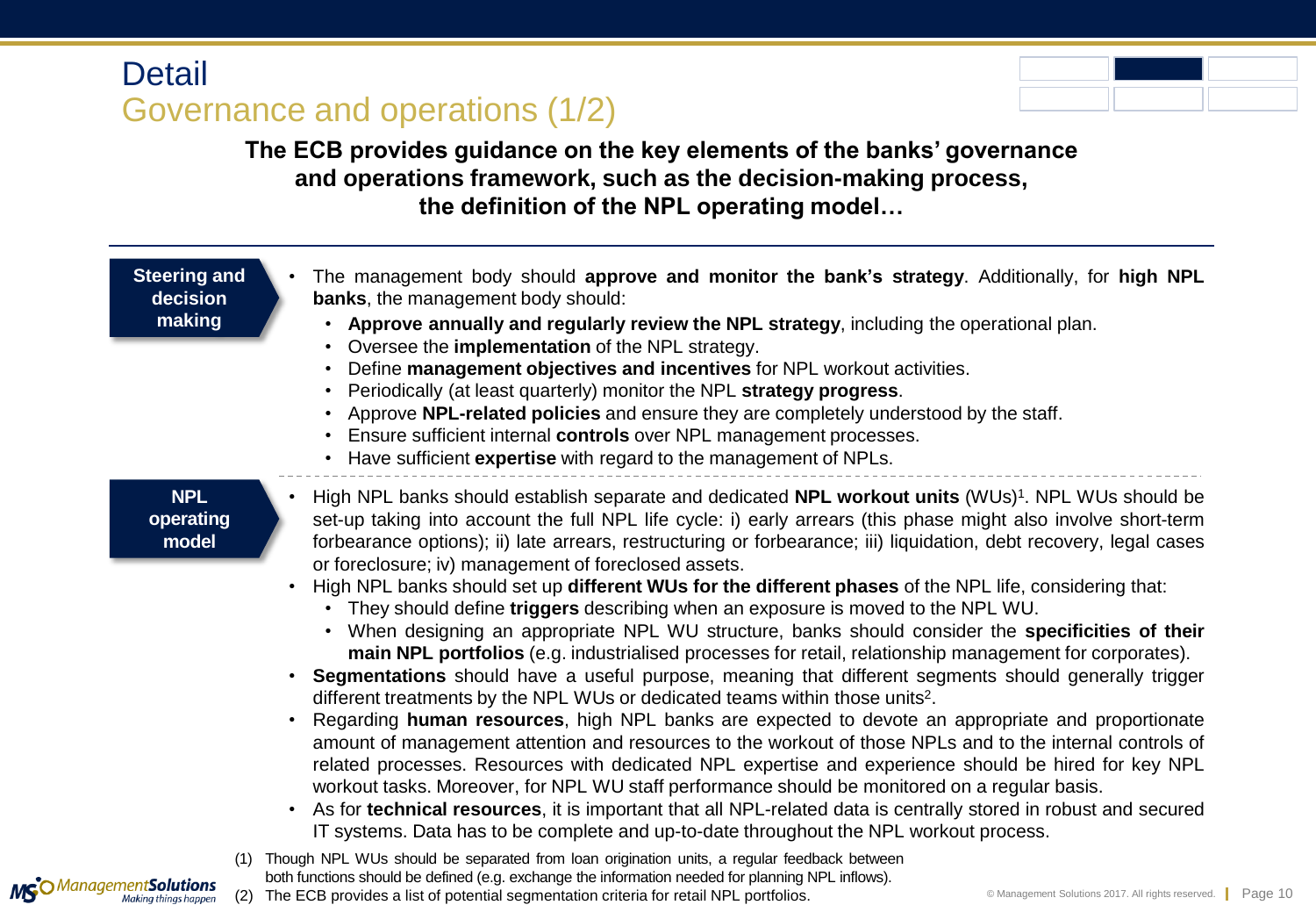# **Detail** Governance and operations (2/2)



 $\vert$  Page 11

### **…the definition of the NPL control framework, the NPL monitoring, the early warning mechanisms, and supervisory reporting**

| <b>Control</b><br>framework                             | Banks, especially high NPL banks, should implement effective and efficient control processes for the NPL<br>workout framework. The control framework should involve the three lines of defence:<br>First line. The key tools of first-line controls are adequate internal policies on the NPL workout<br>$\bullet$<br>framework and a strong embeddedness of those policies in daily processes.<br>Second line. It should place a special focus on: i) monitoring and quantifying NPL-related risks; ii)<br>reviewing the performance of the overall NPL operating model; iii) assuring quality throughout NPL loan<br>processing, reporting, forbearance, provisioning, etc.; and iv) reviewing alignment with internal and<br>public guidance. Second-line functions require a strong degree of independence (including NPL WUs <sup>1</sup> ).<br>Third line. The internal audit should at least perform regular assessments to verify adherence to internal<br>NPL-related policies as well as to the ECB's guidance on NPLs. |
|---------------------------------------------------------|-----------------------------------------------------------------------------------------------------------------------------------------------------------------------------------------------------------------------------------------------------------------------------------------------------------------------------------------------------------------------------------------------------------------------------------------------------------------------------------------------------------------------------------------------------------------------------------------------------------------------------------------------------------------------------------------------------------------------------------------------------------------------------------------------------------------------------------------------------------------------------------------------------------------------------------------------------------------------------------------------------------------------------------|
| <b>NPL</b><br>monitoring                                | A framework of KPIs should be developed to allow the management body to measure progress.<br>NPL-related KPIs should be established grouped into 5 categories: i) high-level NPL metrics (e.g. NPL ratio<br>and coverage); ii) customer engagement and cash collection (relative efficiency vs benchmark); iii)<br>forbearance activities (efficiency and effectiveness of activities); iv) liquidation activities (e.g. volumes and<br>recovery rates of legal and foreclosure cases); iv) and others (e.g. P&L items, foreclosed assets, etc. <sup>2</sup> ).                                                                                                                                                                                                                                                                                                                                                                                                                                                                   |
| <b>Early warning</b><br>mechanisms                      | Banks should implement adequate internal procedures and reporting to identify potential non-performing<br>clients at a very early stage.<br>A generic early warning process includes: an early warning engine owned by the back office; an early<br>warning alert handling by the front office; potential hand-over to NPL units in the case of deteriorating credit<br>quality; and quality assurance and control via second and third lines of defence <sup>3</sup> .                                                                                                                                                                                                                                                                                                                                                                                                                                                                                                                                                           |
| <b>Supervisory</b><br>reporting                         | Material and structural changes in the NPL operating model or control framework should be<br>communicated to the respective JST in a timely fashion. Further, high NPL banks should proactively share<br>periodic NPL monitoring reports, at a suitable level of aggregation, with the supervisor.                                                                                                                                                                                                                                                                                                                                                                                                                                                                                                                                                                                                                                                                                                                                |
| MGO Management Solutions<br>(3)<br>Making things happen | (1) NPL WUs are allocated to the first line of defence.<br>The ECB provides a list of NPL monitoring metrics in an annex to the ECB's guidance.<br>© Management Solutions 2017. All rights reserved.<br>The ECB provides examples of early warning indicators in an annex to the ECB's guidance.                                                                                                                                                                                                                                                                                                                                                                                                                                                                                                                                                                                                                                                                                                                                  |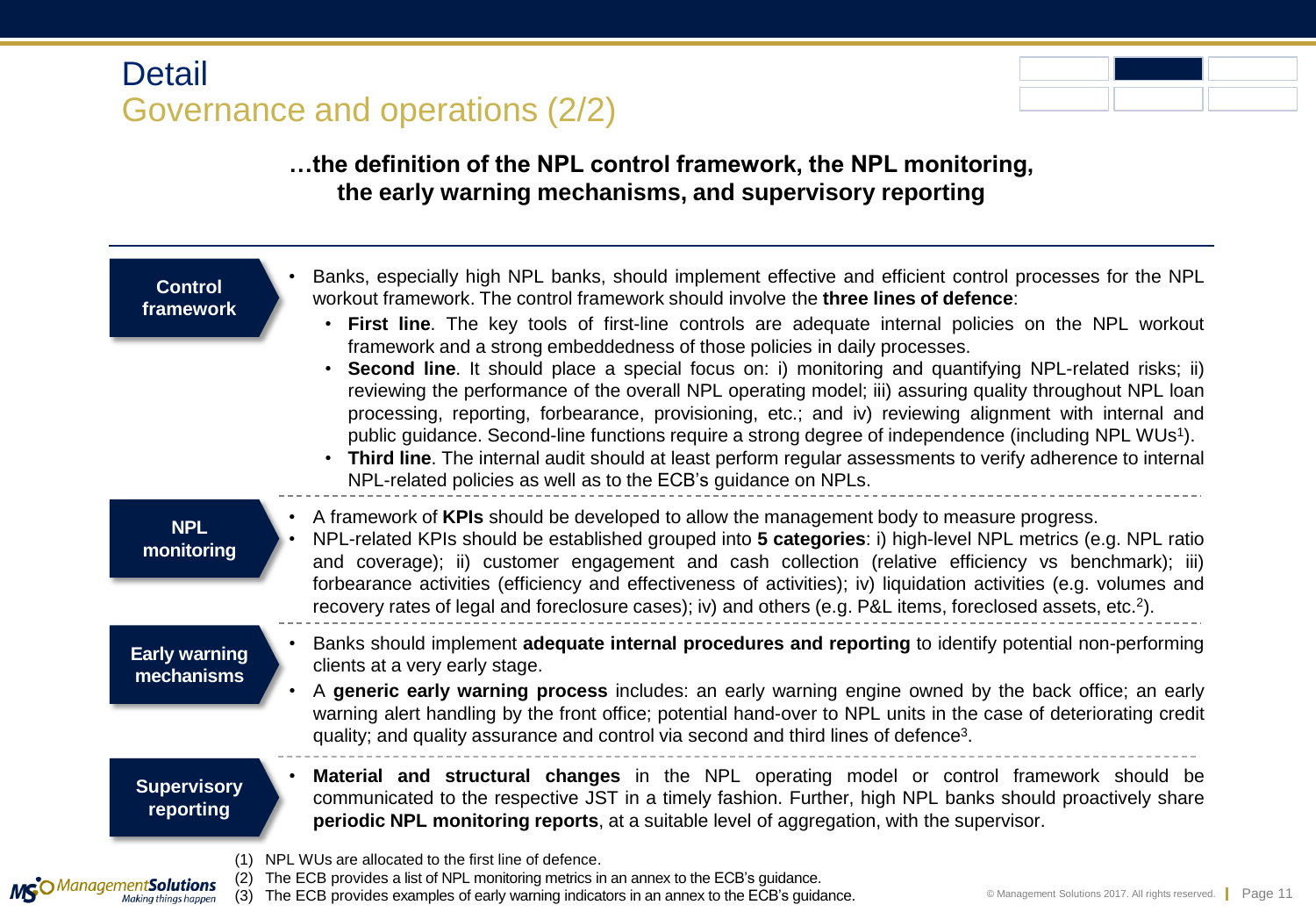## **Detail** Forbearance (1/2)

### **Regarding forbearance, the ECB provides guidance on the viability of forbearance measures, and highlights best practices related to forbearance processes**

**Forbearance options<sup>1</sup> and viability** 

- The **viability assessment** of forbearance options should be carried out by distinguishing between short and long-term options:
	- **Long-term options**. They should be considered viable where:
		- i. The bank can demonstrate that the borrower can realistically afford the forbearance solution;
		- ii. The resolution of outstanding arrears is fully addressed and a significant reduction in the borrower's balance in the medium to long term is expected; and
		- iii. In cases where there have been previous forbearance solutions granted in respect of an exposure (including any previous long-term forbearance measures), the bank ensures that additional internal controls are implemented to ensure the viability of the option.
	- **Short-term options.** They should be considered viable where:
		- The bank can demonstrate that the borrower can afford the forbearance solution;
		- ii. It is a solution truly applied temporarily (2 years maximum) and the bank is able to attest that the borrower demonstrates the ability to repay; and
		- iii. The solution does not result in multiple consecutive measures to the same exposure.
- The ECB provides a **list of the most common forbearance measures**.

# **processes**

MGO Management Solutions

**Borrower affordability**

- **Forbearance**  The ECB highlights **best practices** specifically related to forbearance processes, which are specified below.
	- Before granting any forbearance measures, banks should conduct a **complete assessment of the borrower's financial situation**<sup>2</sup>. The main areas for banks to analyse, depending on the segment, are the borrower's recurring income, expenditure, employment prospects, cash flows and business plan, etc.
	- For the comprehensive and verified disclosure of the borrower's financial position in order to analyse exposures, banks should develop **standardised templates for retail** borrowers and **homogeneous segments of corporate**. External information sources like central credit registers should also be used to inform the bank regarding the overall indebtedness of the borrower and the behaviour.
	- (1) Forbearance exposures refers to exposures with refinancing and/or restructuring measures.
		- There is an annex to the ECB's guidance that details the borrower affordability assessment and the associated documentation requirements, for both retail and corporate borrowers.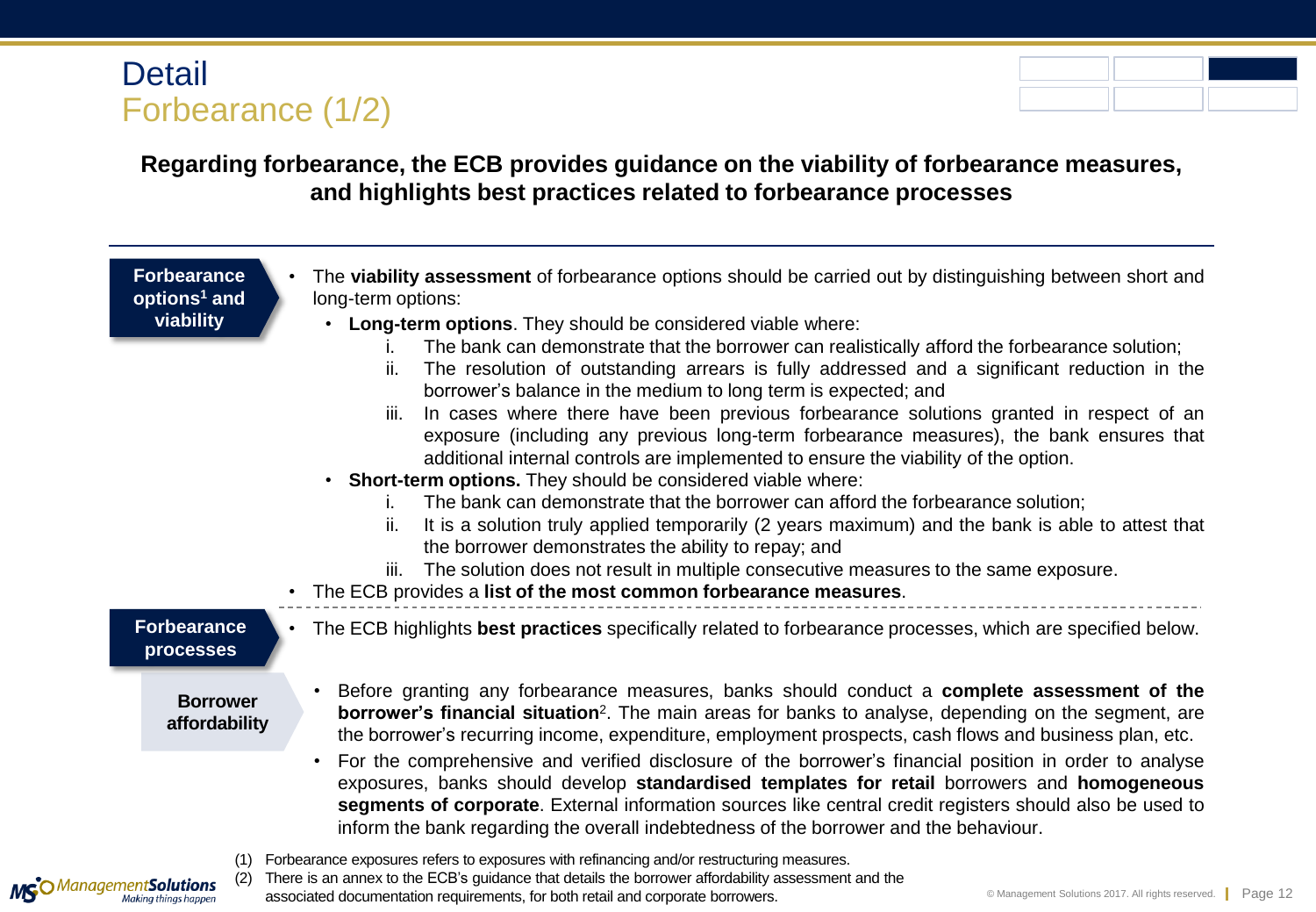### Detail Forbearance (2/2)

### **Moreover, the ECB recommends banks to disclose and report to supervisors some information items regarding forborne exposures**

| <b>Standardised</b><br>products and<br>decision trees          | Banks should consider developing "decision trees" and related standardised forbearance solutions<br>for segments of heterogeneous borrowers with less complex exposures. Decision trees may help to<br>determine and implement appropriate and sustainable forbearance strategies for specific segments of<br>borrowers in a consistent manner based on approved criteria.                                                                                                                                                                                                                                                                                  |
|----------------------------------------------------------------|-------------------------------------------------------------------------------------------------------------------------------------------------------------------------------------------------------------------------------------------------------------------------------------------------------------------------------------------------------------------------------------------------------------------------------------------------------------------------------------------------------------------------------------------------------------------------------------------------------------------------------------------------------------|
| Comparison<br>with other<br>options                            | Before making a decision on the applicable forbearance option, banks should review other NPL<br>workout options.<br>In order to determine the most suitable workout option, banks should use a <b>Net Present Value (NPV)</b><br>$\bullet$<br>approach. Parameters used in the calculation (e.g. liquidation time horizon, discount rate, etc.) should be<br>based on observed empirical data.                                                                                                                                                                                                                                                              |
| <b>Forbearance</b><br>milestones and<br>monitoring             | The forbearance contract and documentation should include a well-defined borrower milestone<br>target schedule, detailing all necessary milestones to be achieved by the borrower in order to repay the<br>loan over the course of the contract term.<br>The <b>performance</b> of the forborne borrower, including the borrower's compliance with all agreed<br>milestones/targets, should be <b>closely monitored by the NPL WU</b> responsible for granting the<br>forbearance, at least for the duration of the EBA-defined probation period <sup>1</sup> .                                                                                             |
| <b>Disclosure and</b><br>supervisory<br>reporting<br>$\bullet$ | The ECB recommends that banks should disclose the following quantitative information in addition to that<br>required pursuant to Part Eight of the CRR <sup>1</sup> :<br>Credit quality of forborne exposures (including classification, amount of impairment, collateral and<br>quarantees).<br>Quality of forbearance (e.g. redefault rates).<br>Ageing of forborne exposure (time since the granting of forbearance measures).<br>Net present value impact.<br>Moreover, for reporting purposes, a breakdown of forborne exposures by major types of forbearance options<br>should be provided to supervisors at least on an annual basis <sup>2</sup> . |
| MSO Management Solutions<br>Making things happen<br>(2)        | For further information See Annex V of ITS 680/2014 on supervisory reporting<br>© Management Solutions 2017. All rights reserved.   Page 13<br>The example disclosure and reporting templates are included in <b>Annex 2</b> .                                                                                                                                                                                                                                                                                                                                                                                                                              |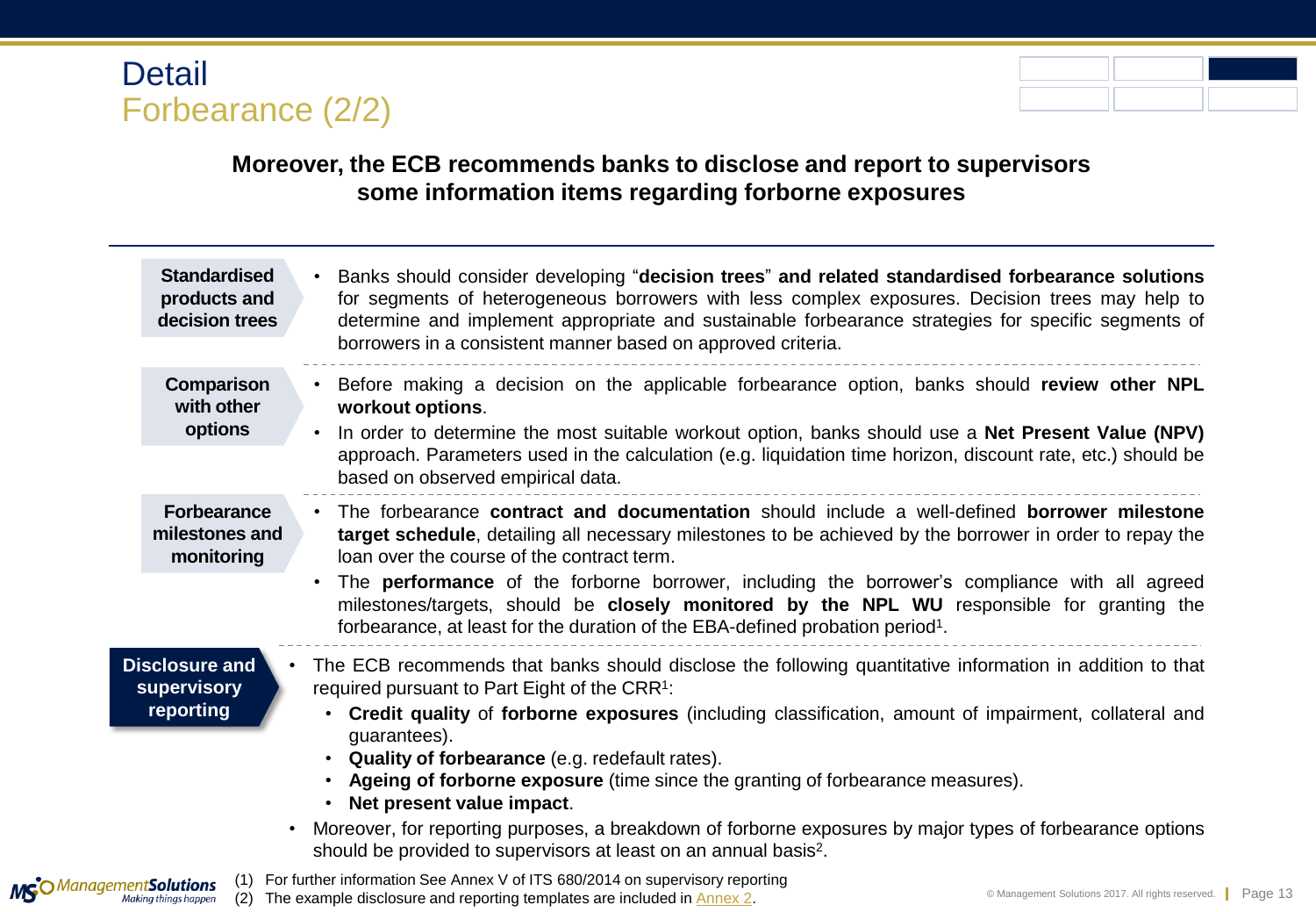## **Detail** NPL recognition (1/2)

### **The guidance establishes that banks should apply the definition of NPE issued by the EBA, and includes provisions on the classification of forborne exposures as performing or non-performing**

| <b>Application of</b><br><b>NPE</b> definition       | Banks are strongly encouraged to use the NPE definition issued by the EBA, not only por supervisory<br>purposes but also in their internal risk control and public financial reporting (or at least to publish a<br>reconciliation between impaired and NPE). According to the definition of the EBA, NPEs are those that<br>satisfy either or both of the following criteria:<br>Material <sup>1</sup> exposures which are more than 90 days past-due.<br>The debtor is assessed as unlikely to pay its credit obligations in full without realisation of collateral,<br>regardless of the existence of any past-due amount or of the number of days past due.<br>Banks should have clearly defined internal policies to identify indicators of unlikeliness to pay (UTP),<br>$\bullet$<br>including a list of UTP events (e.g. the debtor enters into an insolvency procedure).                                                                                                                                                                                                            |
|------------------------------------------------------|----------------------------------------------------------------------------------------------------------------------------------------------------------------------------------------------------------------------------------------------------------------------------------------------------------------------------------------------------------------------------------------------------------------------------------------------------------------------------------------------------------------------------------------------------------------------------------------------------------------------------------------------------------------------------------------------------------------------------------------------------------------------------------------------------------------------------------------------------------------------------------------------------------------------------------------------------------------------------------------------------------------------------------------------------------------------------------------------|
| <b>Link between</b><br><b>NPE and</b><br>forbearance | Apart from the provisions in this guidance regarding the link between NPE and forbearance, banks should<br>$\bullet$<br>consider the requirements set by the EBA in this regard <sup>2</sup> .<br>Forbearance measures are concessions towards a debtor facing or about to face financial difficulties.<br>$\bullet$<br>Banks should be able to identify signs of possible future financial difficulties at an early stage. An<br>assessment of financial difficulties should also be conducted for exposures where the borrower does not<br>have apparent financial difficulties, but where market conditions have changed significantly in a way that<br>could impact the ability to repay. This assessment should be only based on the situation of the debtor,<br>and certain triggers could be used (e.g. increase of PD, past due>30 days, etc.).<br>Granting new conditions such as a new interest rate more favourable could be an indicator of<br>concession.<br>With regard to classification, forborne exposures can be either <b>performing or non-performing</b> :<br>$\bullet$ |
| <b>Borrower</b><br>affordability                     | Unless there is evidence to the contrary, forborne exposures meeting any of the following criteria should<br>be classified as non-performing: i) they are supported by inadequate payment plans; ii) they include<br>contract terms that delay the time for the regular payments; iii) they include de-recognised amounts                                                                                                                                                                                                                                                                                                                                                                                                                                                                                                                                                                                                                                                                                                                                                                    |
|                                                      | that exceed the accumulated credit risk losses for a NPE with a similar profile risk.<br>$\mathbf{r}$ and $\mathbf{r}$ and $\mathbf{r}$ and $\mathbf{r}$ and $\mathbf{r}$ and $\mathbf{r}$ and $\mathbf{r}$ and $\mathbf{r}$ and $\mathbf{r}$ and $\mathbf{r}$ and $\mathbf{r}$ and $\mathbf{r}$ and $\mathbf{r}$ and $\mathbf{r}$ and $\mathbf{r}$ and $\mathbf{r}$ and $\mathbf{r}$ and                                                                                                                                                                                                                                                                                                                                                                                                                                                                                                                                                                                                                                                                                                    |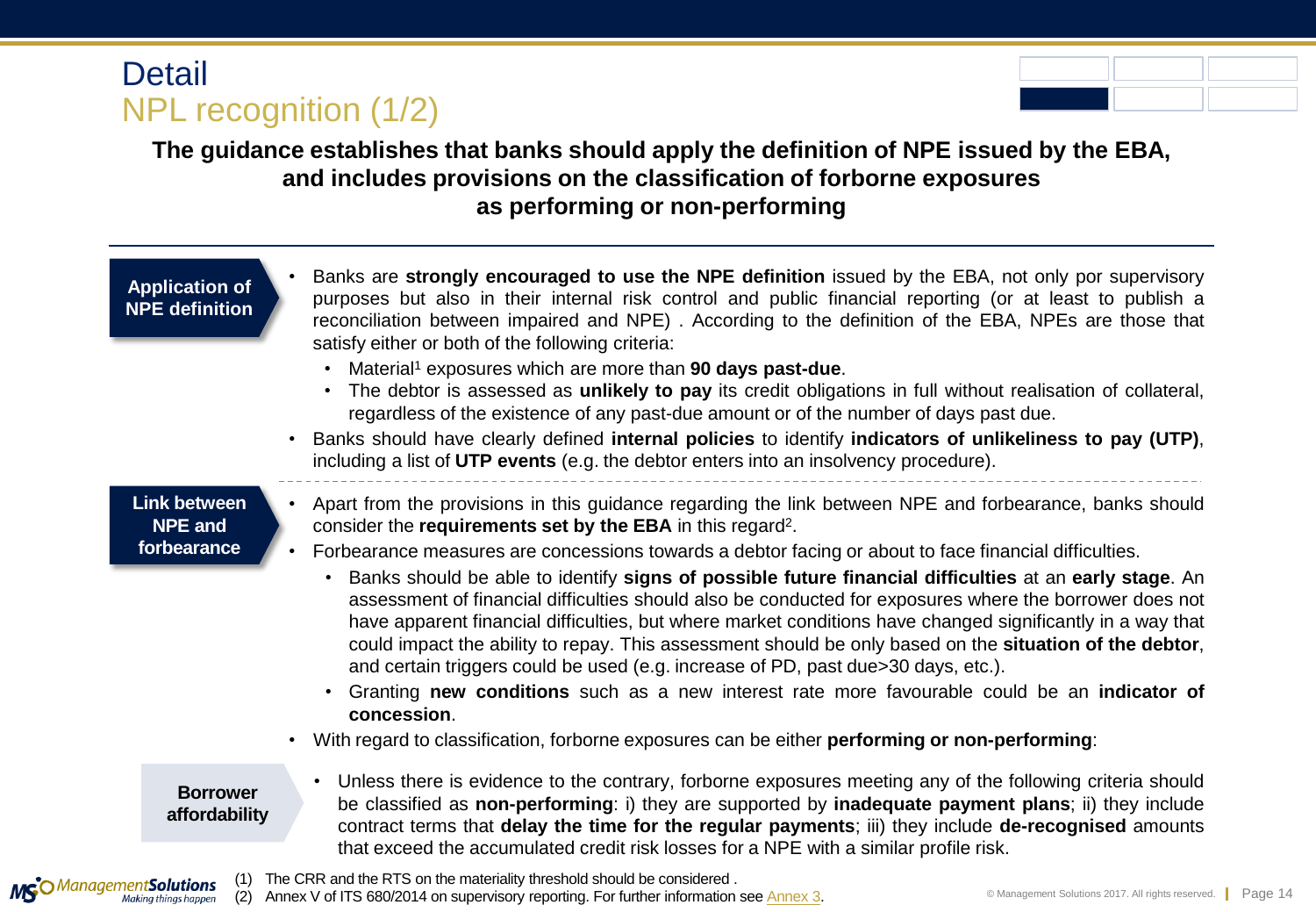## **Detail** NPL recognition (2/2)

**Furthermore, the guidance include further aspects of the NPE definition, such as the pulling effect, the links between the NPE definition and the regulatory definition of default and the accounting definition of impaired; and includes disclosure expectations**

| <b>Cure from</b><br>non-performing<br>status          | Specific requirements for reclassifying non-performing forborne exposures comprise the completion of a<br>"cure period" of 1 year from the date the forbearance measures were extended, and a requirement for<br>the <b>debtor's behaviour</b> to demonstrate that concerns regarding full repayment no longer exist.<br>Institutions are required to perform a financial analysis of the debtor to establish the absence of such<br>concerns. For the requirements to be met all of the following criteria should be satisfied: i) the exposure is<br>not considered as impaired or defaulted; ii) there is no past-due amount on the exposure; and iii)<br>the borrower has settled an amount equivalent to all those previously past due (or equal to the amount<br>previously written off, or has demonstrated its ability to comply with the postforbearance conditions).<br>The credit institution's policies regarding reclassification should specify practices for dispelling<br>concerns regarding the borrower's ability to comply with the post-forbearance conditions. |
|-------------------------------------------------------|-------------------------------------------------------------------------------------------------------------------------------------------------------------------------------------------------------------------------------------------------------------------------------------------------------------------------------------------------------------------------------------------------------------------------------------------------------------------------------------------------------------------------------------------------------------------------------------------------------------------------------------------------------------------------------------------------------------------------------------------------------------------------------------------------------------------------------------------------------------------------------------------------------------------------------------------------------------------------------------------------------------------------------------------------------------------------------------|
| <b>Forborne</b><br>exposure as<br>performing          | Once a forborne exposure has been classified as performing, it will continue to be identified as<br>$\bullet$<br>forborne until some conditions are met (e.g. a minimum of 2 years has elapsed since the later of the date<br>of concession or the date of reclassification from non-performing).                                                                                                                                                                                                                                                                                                                                                                                                                                                                                                                                                                                                                                                                                                                                                                                   |
| <b>Further</b><br>aspects of<br><b>NPE</b> definition | If more than 20% of the exposures of one obligor are past due by more than 90 days, all other exposures to<br>this obligor should be considered as non-performing (pulling effect).<br>The exposures should be categorised as non-performing for their entire amount (not classified partly).<br>Banks should ensure that the identification of NPEs is consistent at the banking group level.                                                                                                                                                                                                                                                                                                                                                                                                                                                                                                                                                                                                                                                                                      |
| <b>Regulatory and</b><br>accounting<br>definitions    | The ECB provides the links between the definition of NPEs and the accounting definition of impaired and<br>the prudential definition of default, providing tables with the main gaps between the definitions.                                                                                                                                                                                                                                                                                                                                                                                                                                                                                                                                                                                                                                                                                                                                                                                                                                                                       |
| <b>Disclosure</b>                                     | As part of the CRR requirements, banks shall disclose some information items such as the assumptions<br>underlying the NPE definition, the materiality thresholds, the methods used for days past due counting,<br>the UTP indicators, etc.                                                                                                                                                                                                                                                                                                                                                                                                                                                                                                                                                                                                                                                                                                                                                                                                                                         |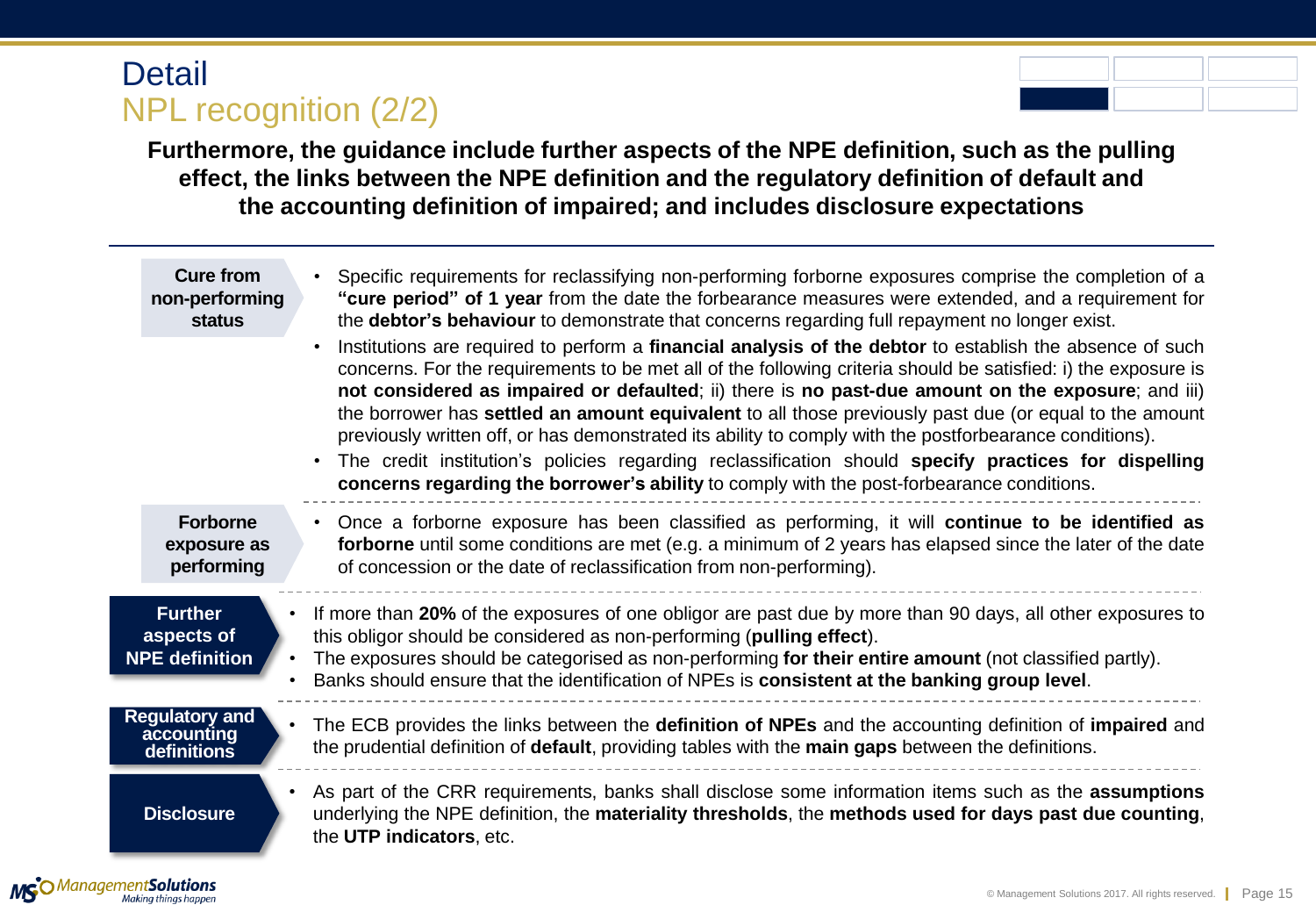### **Detail** NPL impairment measurement and write-offs (1/2)



**The guidance covers also NPL impairment measurement and write-offs. In particular, it includes expectations with regard to both individual and collective estimation of provisions…**

#### **Individual estimation of provisions**

- Banks should define the criteria to identify exposures subject to **individual estimation of loss provisions**, taking into account several factors (e.g. individual significance of the exposure<sup>1</sup>, there are no other exposures with common risk characteristics, etc.) These criteria should be **documented in the internal policy** of the bank.
- When conducting a specific assessment for impairment, banks are expected to apply a **true and fair view** to the estimation of both the future cash flows and the collateral valuations.
- The estimation of **future cash-flow provisions** can be done using a "going concern" or a "gone concern" scenario<sup>2</sup>. Guidance on how estimation of cash flows should be done under each scenario is provided.
- **Other provisions** on individual estimation are included (e.g. documentation for the purpose of checking the reliability of the individual estimations, review of the methods when backtesting reveals significant differences, etc.).

### **Collective estimation of provisions**

MGO Management Solutions

- The **management body** should be responsible for ensuring that the bank has appropriate methods for estimating provisions on a collective basis, which should be **integrated** in the credit risk control system.
- The methods for monitoring and updating estimates of provisions should ensure at all times that the results obtained are based on a **robust method for the estimation** of the provisioning levels which can be justified based on **empirical data**. Moreover, robust policies and procedures should be in place to **validate** the accuracy and consistency of the collective provisions estimations (the expectation is that banks will **backtest** the provisions estimations for every significant portfolios, at least once a year).
- An **internal policy** of the banks should establish the methodology for **grouping exposures** (e.g. instrument type, geographical localisation, collateralisation, industry/market segment, etc.).
- Estimations should be based on **historical loss experience** for assets with similar credit risk characteristics, and they should be adjusted on the basis of **current observable data**.
- **Other expectations** related to the collective estimation of provisions are included (e.g. annually review of methodology and assumptions, documentation, etc.).
- (1) Banks are responsible for defining the relevant thresholds (absolute and relative thresholds).
	- The first one will be used when the debtor's cash flows can be used to pay the debt, and the second one when the collateral is executed and the obligor's cash flows ceased.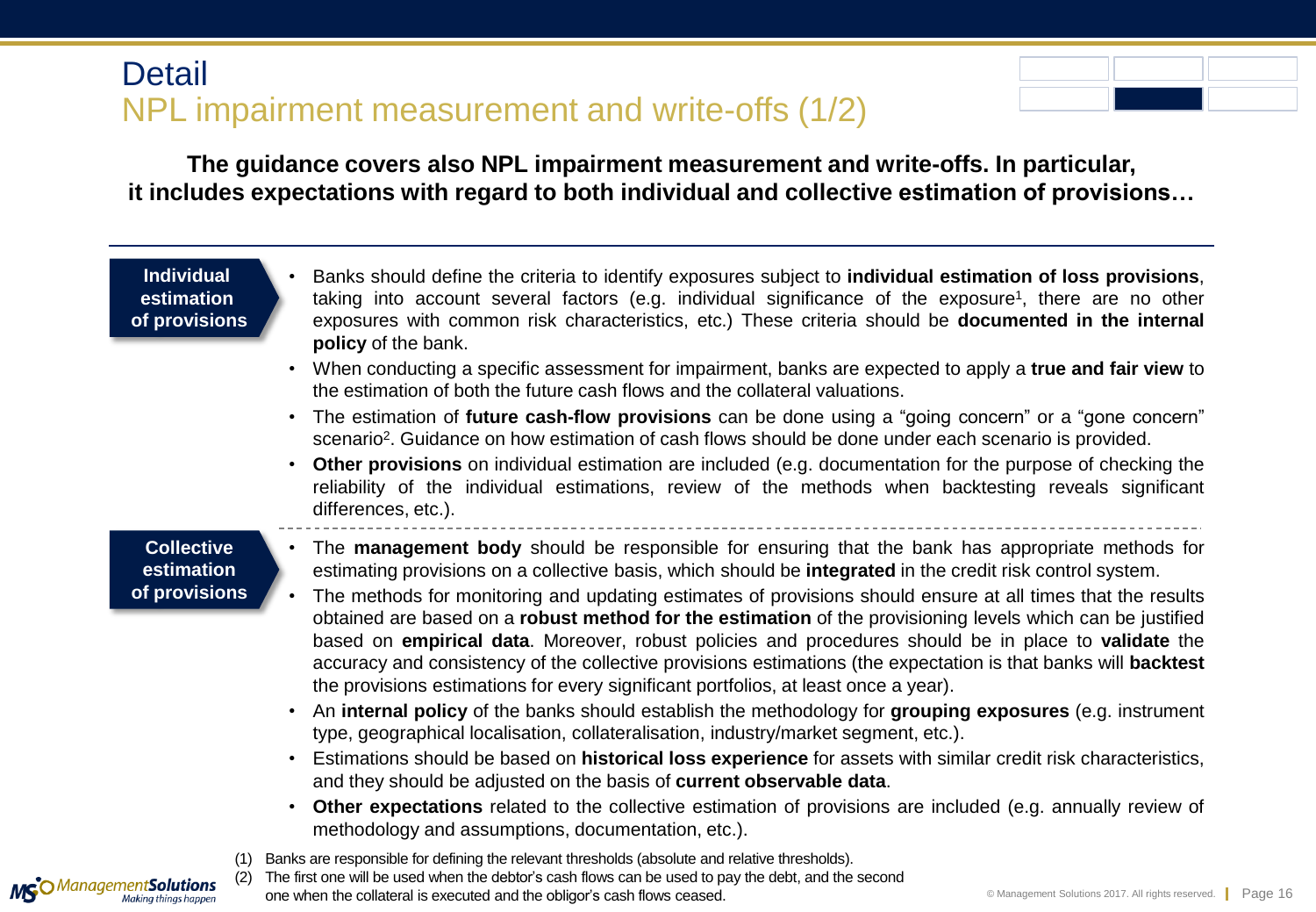### **Detail** NPL impairment measurement and write-offs (2/2)



### **… as well as to timeline of provisioning and write-off, procedures, and supervisory reporting and disclosure**

| <b>Other aspects</b><br>related to<br>impairment      | A sophisticated approach for estimating provisions for financial guarantee contracts and loan<br>commitments (e.g. use of robust historical data and backtesting) should be used.<br>A non-exhaustive list of cases where the reversal of impairment may be assumed (e.g. cash flows have<br>improved, the debtor has provided additional collateral, etc.) is included. Regarding foreclosed assets<br>classified as held for sale, banks should develop internal policies that clearly define the main methodologies<br>and assumptions used to determine both the fair value of foreclosed assets and the cost of selling them. |
|-------------------------------------------------------|------------------------------------------------------------------------------------------------------------------------------------------------------------------------------------------------------------------------------------------------------------------------------------------------------------------------------------------------------------------------------------------------------------------------------------------------------------------------------------------------------------------------------------------------------------------------------------------------------------------------------------|
| <b>NPL</b><br>write-offs                              | When loans are deemed unrecoverable, they should be written off in a timely manner, taking into account<br>several criteria. Once an amount has been written off from the balance sheet, it is not possible to write-<br>back/reverse that adjustment (in opposition to impairment provisions).                                                                                                                                                                                                                                                                                                                                    |
| <b>Timeliness of</b><br>provisioning<br>and write-off | Banks should include in their internal policies clear guidance on the timeliness of provisions and write-offs.<br>Especially for exposures that are not covered by collateral, banks should determine suitable maximum<br>periods for full provisioning and write-off; and for exposures covered by collateral, the establishment of a<br>minimum provisioning level depending on the type of collateral is deemed supervisory best practice.                                                                                                                                                                                      |
| <b>Procedures</b>                                     | The management body should be responsible for ensuring that the bank has appropriate credit risk<br>practices. Moreover, banks should adopt sound methodologies <sup>1</sup> . Regarding write-offs, they should have an<br>internal policy approved by the management body.<br>Banks should comply with certain documentation requirements specified in the guidance.<br>Banks should have databases compliant with certain requirements (e.g. accuracy, integrity, etc.).                                                                                                                                                        |
| <b>Supervisory</b><br>reporting<br>and disclosure     | Upon request by supervisors, banks should, at a minimum, be able to provide them with data regarding the<br>models they use to calculate impairment provisions for NPLs and the interest accrued on NPEs <sup>2</sup> .<br>Moreover, banks are expected to disclose a set of quantitative and qualitative disclosures.                                                                                                                                                                                                                                                                                                             |
| (1)<br>nement <b>Solutions</b>                        | document provides guidelines and supervisory expectations concerning those<br>The<br>methodologies (e.g. backtesting of their loss rates every 6 months).                                                                                                                                                                                                                                                                                                                                                                                                                                                                          |

MG<sup>O</sup> Management Solutions

(2) The reporting templates are included in [Annex](#page-27-0) [2.](#page-27-0)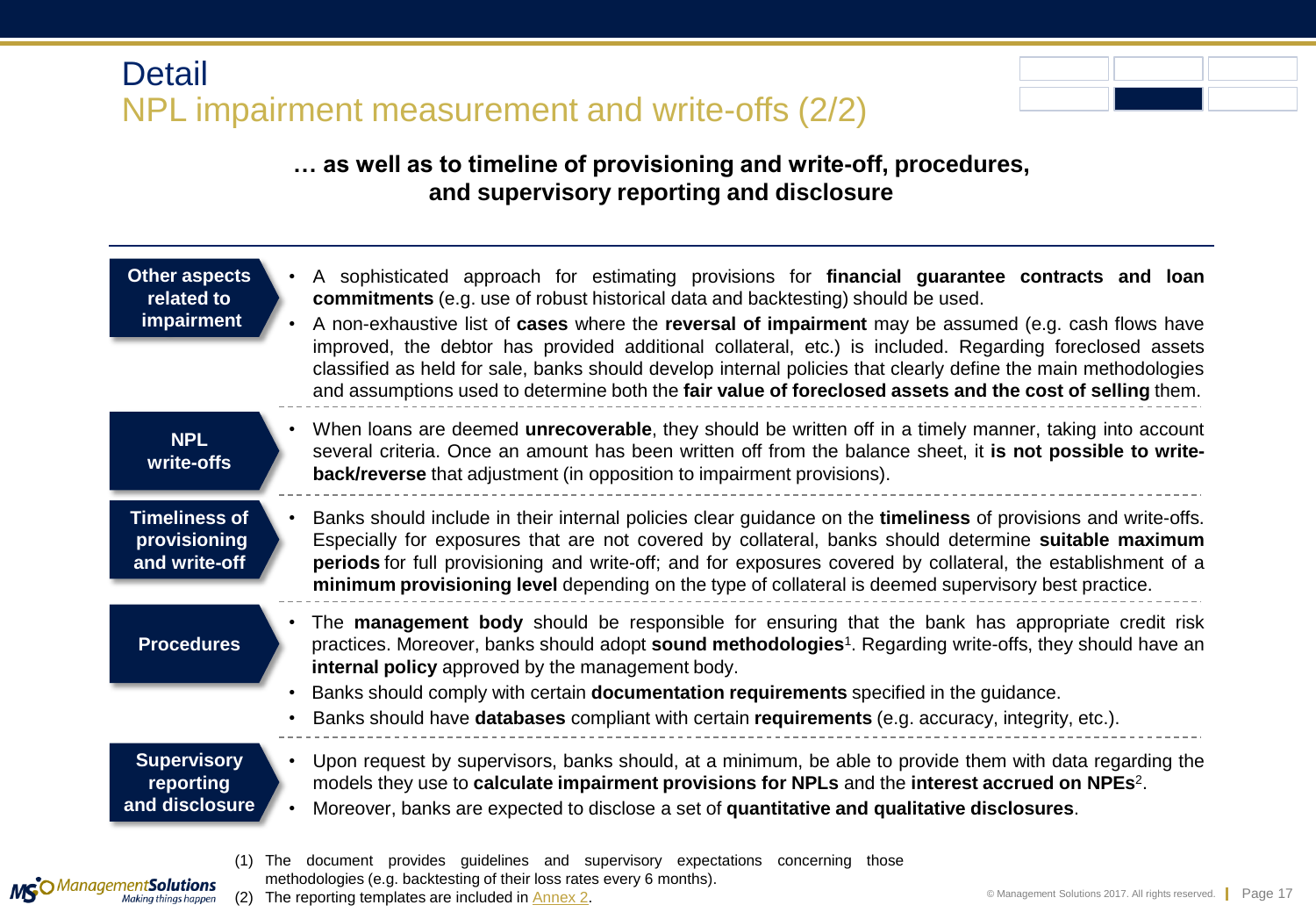### **Detail** Collateral valuation for immovable property (1/2)



**Finally, the guidance defines the supervisory expectations on policies and procedures that banks should adopt when calculating the valuation of immovable properties collateral for NPLs…**

#### **Governance, procedures and controls<sup>1</sup>**

| Banks should have written policies and procedures in place, approved by the management body, |
|----------------------------------------------------------------------------------------------|
| governing the valuation of immovable property collateral for NPLs. These policies:           |

- Should have **defined owners** with responsibility for reviewing them.
- Should be **reviewed** at least on an **annual basis**.
- Should be fully **aligned** with the **risk appetite statement (RAS).**
- Banks are expected to **monitor and review the valuations** performed by appraisers on a regular basis. Moreover, they are expected to develop and implement a **robust and independent control procedure** for appraiser selection process, sample reviews and backtesting valuations, according to a set of principles.
- Additionally, the **internal audit department** should regularly review the valuation policies and procedures, the independence of the appraiser selection process and the appropriateness of the valuations.
- All valuations should be performed by **qualified independent appraisers**<sup>2</sup> , internal or external.
- In the collateral valuation for immovable properties, two methods are set out: i) **individual valuation**, performed by individual appraisers on a specific immovable property; and ii) **indexed valuation**, consisting on automated valuation processes for NPLs < 300.000€ (gross value).

### **Valuation frequency**

MGO Management Solutions

- The valuation of collateral of all exposures should be updated periodically, at a minimum:
	- **Every year** for commercial immovable properties.
	- **Every 3 years** for residential immovable properties.
- The valuation of immovable properties for NPLs should be **updated on an individual basis** at the time the loan is classified as a **NPE** and at least **annually** while it continues to be classified as such.
- Furthermore, banks should carry out **more frequent valuations** where the market is subject to significant negative changes and/or where there are signs of significant decline in the value of the individual collateral. In this regard, banks should **define criteria in their collateral valuation policies** for determining that a significant decline in collateral value has taken place (e.g. quantitative thresholds for each type of collateral).

(1) The expectations in this section regarding policies, monitoring and controls, relate to collateral securing NPLs. Nonetheless, supervisors should consider these as best practices for performing exposures. (2) The ECB establishes certain requirements regarding independence and qualifications.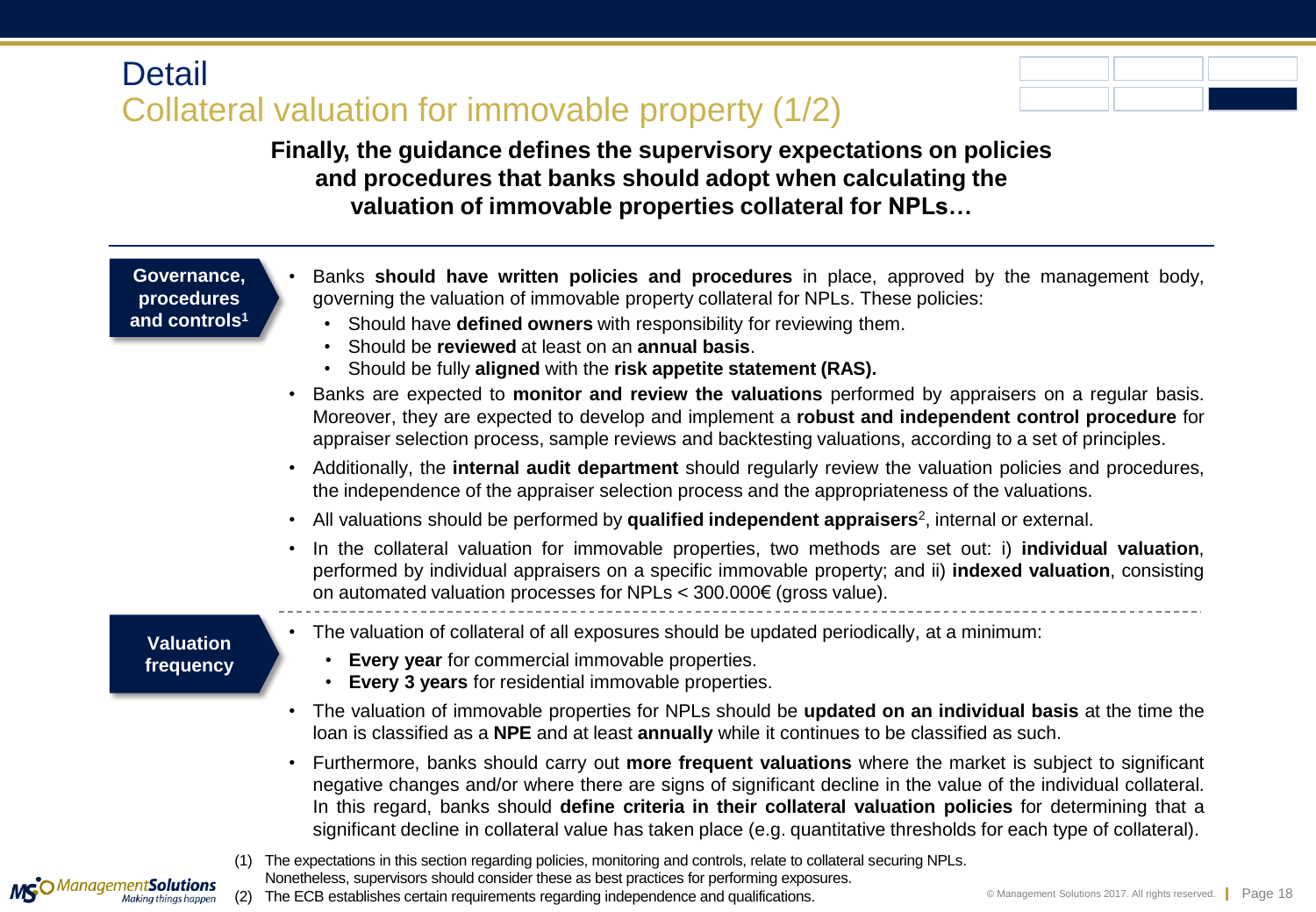## **Detail** Collateral valuation for immovable property (2/2)



### **…including expectations on valuation methodology, valuation of foreclosed assets and disclosure**

| <b>Valuation</b><br>methodology                   | Banks should have defined collateral valuation approaches per collateral product type. Immovable property<br>collateral should be valued on the basis of market value (and not on the discounted replacement cost).<br>Banks should have databases of transactions to enable the proper assessment and monitoring of credit risk<br>and the preparation of reports, subject to certain expectations <sup>1</sup> .                                                                                                                                                                                                                                                                                                                                                                                                                         |
|---------------------------------------------------|--------------------------------------------------------------------------------------------------------------------------------------------------------------------------------------------------------------------------------------------------------------------------------------------------------------------------------------------------------------------------------------------------------------------------------------------------------------------------------------------------------------------------------------------------------------------------------------------------------------------------------------------------------------------------------------------------------------------------------------------------------------------------------------------------------------------------------------------|
| <b>Individual</b><br>estimations of<br>allowances | • It can be carried out by discounting future cash flows using two broad approaches:<br>'Going concern scenario': the operating cash flows of the debtor can be used to repay the financial<br>debt an collateral may be exercised to the extent it does not influence operating cash flows.<br>'Gone concern scenario': the collateral is exercised (operating cash flows ceased), applying the<br>appropriate liquidation costs and market price discount to the open market value (OMV) under certain<br>sale conditions <sup>1</sup> , and taking into account time-to-sale considerations and maintenance costs.<br>Guidance is provided regarding <b>documentation</b> on how the recoverable amount of the exposure has<br>been determined once the collateral is exercised (e.g. how to calculate the value, selling costs, etc.). |
| <b>Backtesting</b>                                | Banks should regularly backtest their valuation history (last valuation before the object was classified<br>as a NPL) vs. their sales history (net sales price of collateral). The results should be used to determine<br>discounts on collateral valuations, supporting exposures remaining on the balance sheet.                                                                                                                                                                                                                                                                                                                                                                                                                                                                                                                         |
| <b>Foreclosed</b><br>assets<br>valuation          | Banks are encouraged to classify foreclosed real estate assets as non-current assets held for sale under<br><b>IFRS 5</b> (and discouraged from applying IAS 40).<br>Foreclosed assets should be valued at the lower of the: i) amount of the financial assets applied treating the<br>asset foreclosed as collateral or; ii) the fair value of the repossessed asset, less selling costs. The inability to<br>sell the foreclosed assets should be reflected in appropriate liquidity discounts.                                                                                                                                                                                                                                                                                                                                          |
| <b>Disclosure</b>                                 | As part of their disclosures, banks should provide information on collateral and guarantees held against<br>performing exposures and NPEs, foreclosed assets values, etc.                                                                                                                                                                                                                                                                                                                                                                                                                                                                                                                                                                                                                                                                  |
| MS <sup>O</sup> Management Solutions              | E.g. depth and breadth; accuracy, integrity, reliability and timeliness of data; etc.<br>Banks should apply the discounts at market price according to IAS 39 or IFRS 9, applying a<br>© Management Solutions 2017. All rights reserved.   Page 19<br>minimum discount of 10% when collateral is sold by auction.                                                                                                                                                                                                                                                                                                                                                                                                                                                                                                                          |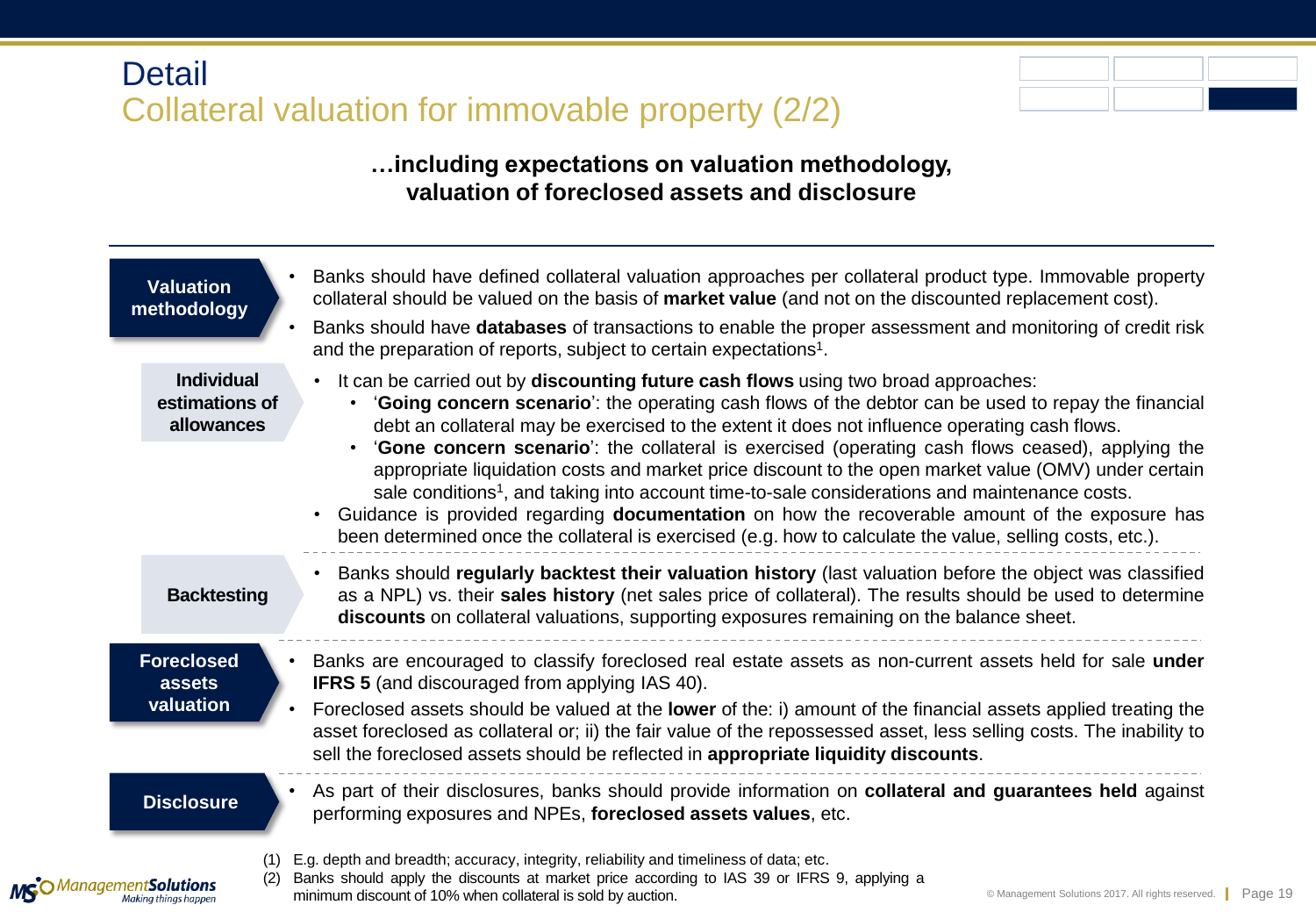# Index

### Introduction

### Executive summary

### Detail



### Annex

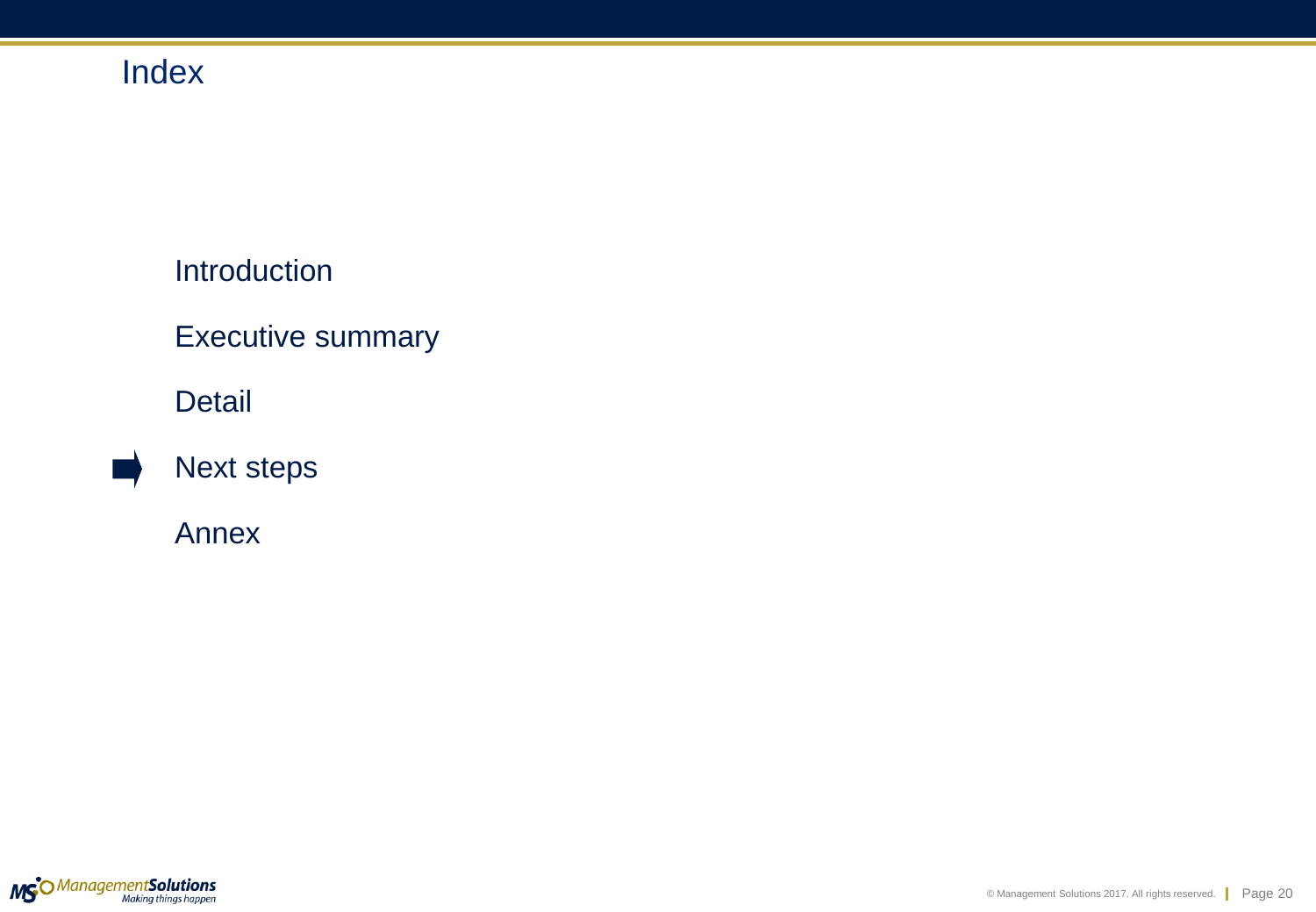### Next steps

**The guidance clarifies that it is applicable as of its date of publication. Nonetheless, the expected enhanced disclosures on NPLs should start from 2018 reference dates**

#### **Next steps**



- This guidance should be applicable as of its **date of publication**. SIs may, however, close identified gaps thereafter based on **suitable time-bound action plans** which should be agreed with their respective JSTs.
- In order to ensure consistency and comparability, the expected enhanced **disclosures** on NPLs should start from **2018 reference dates**.
- The guidance works as a basis for the **supervisory dialogue with individual banks**. Thus, as part of its ongoing supervisory work, the ECB will review, benchmark and, as part of its annual SREP, ensure that banks have reacted appropriately.

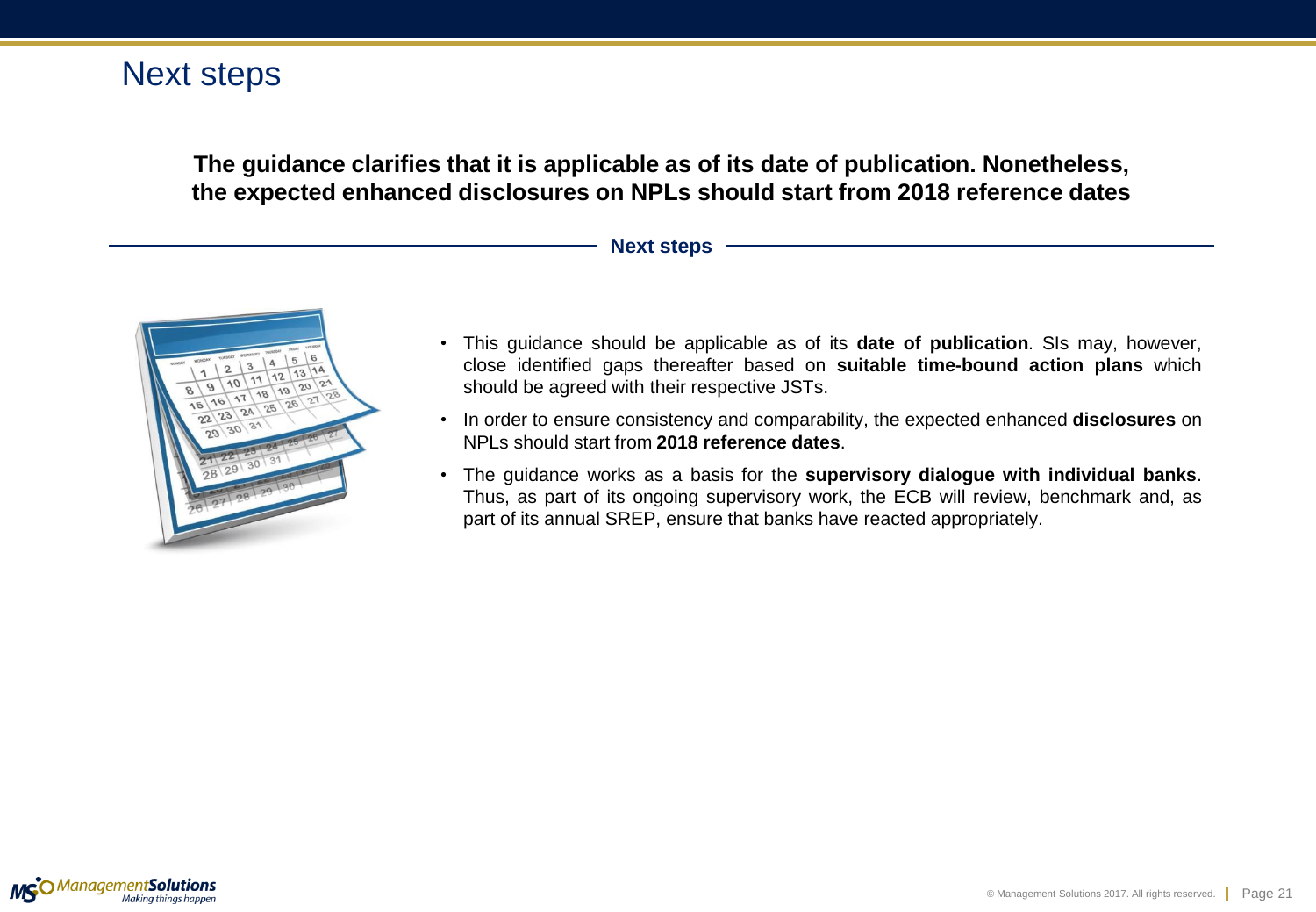# Index

Introduction

Executive summary

Detail

Next steps

Annex

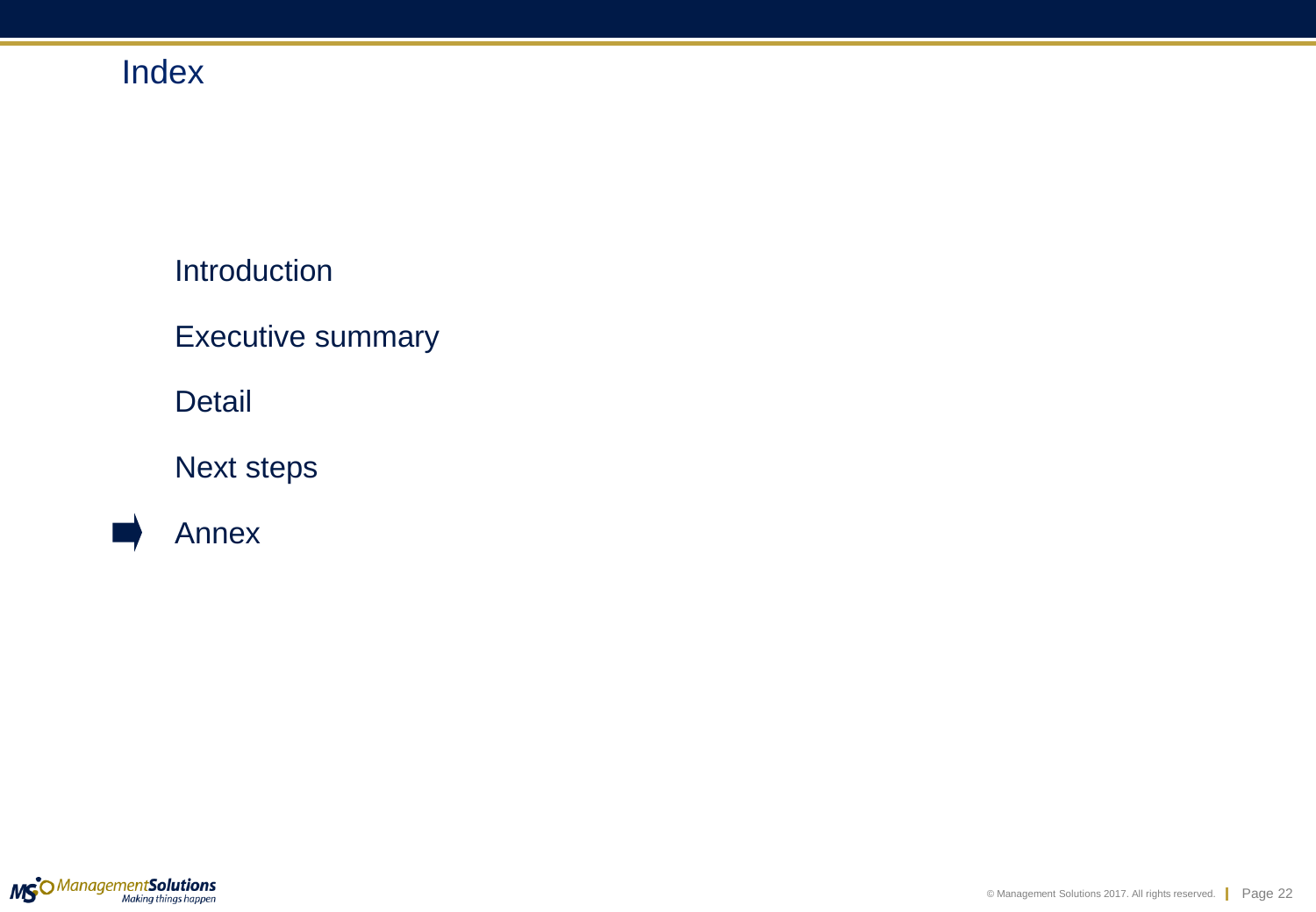### Annex 1 Main changes compared to the consultative document

**The main points that have been changed or clarified as a result of the consultation relate to integration into SREP, implementation date, risk transfer of NPLs, targets within the NPL strategy, second line of defense, workout units…**

<span id="page-22-0"></span>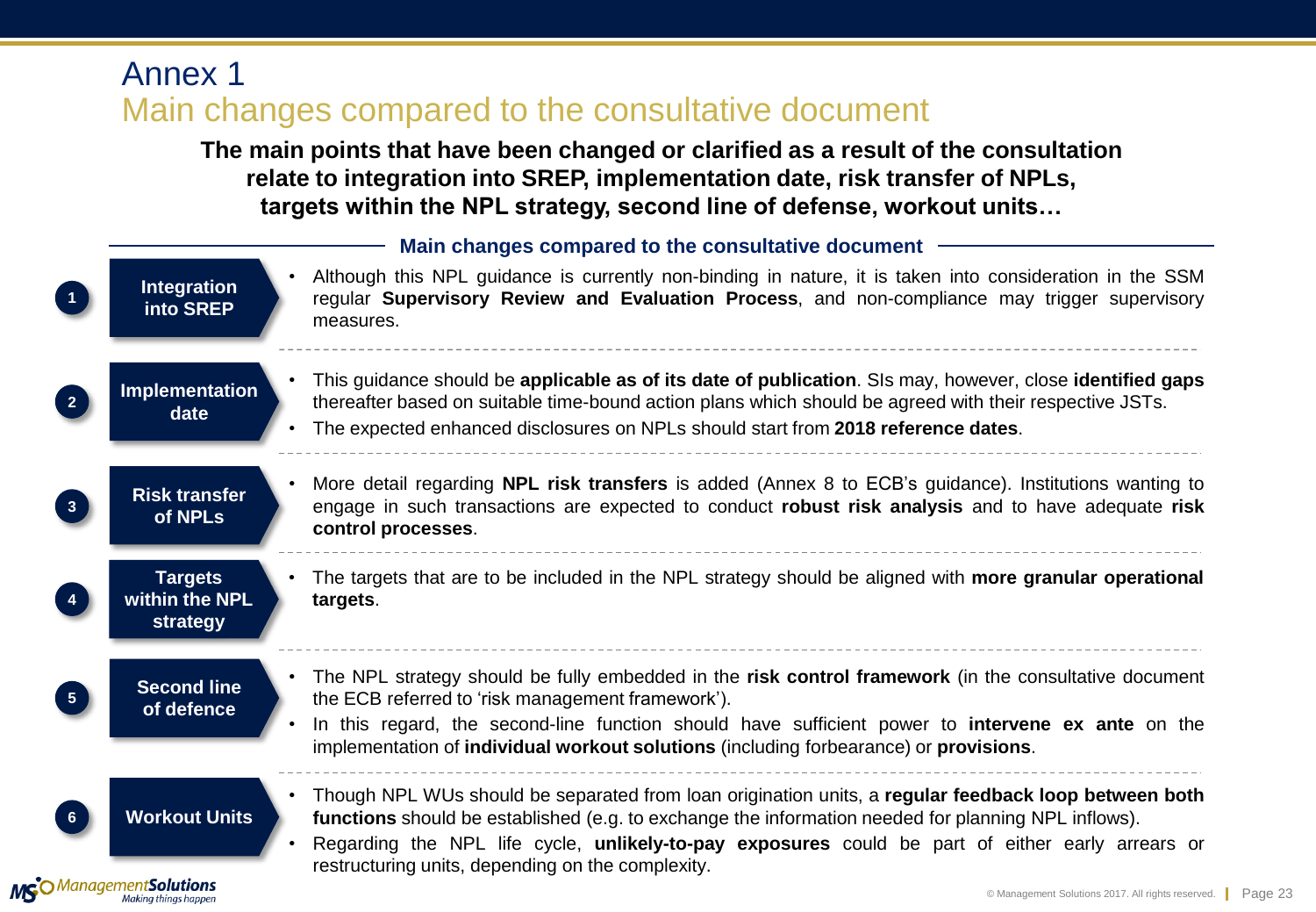### Annex 1 Main changes compared to the consultative document

### **…forbearance, IFRS 9 and collateral valuation for immovable property**

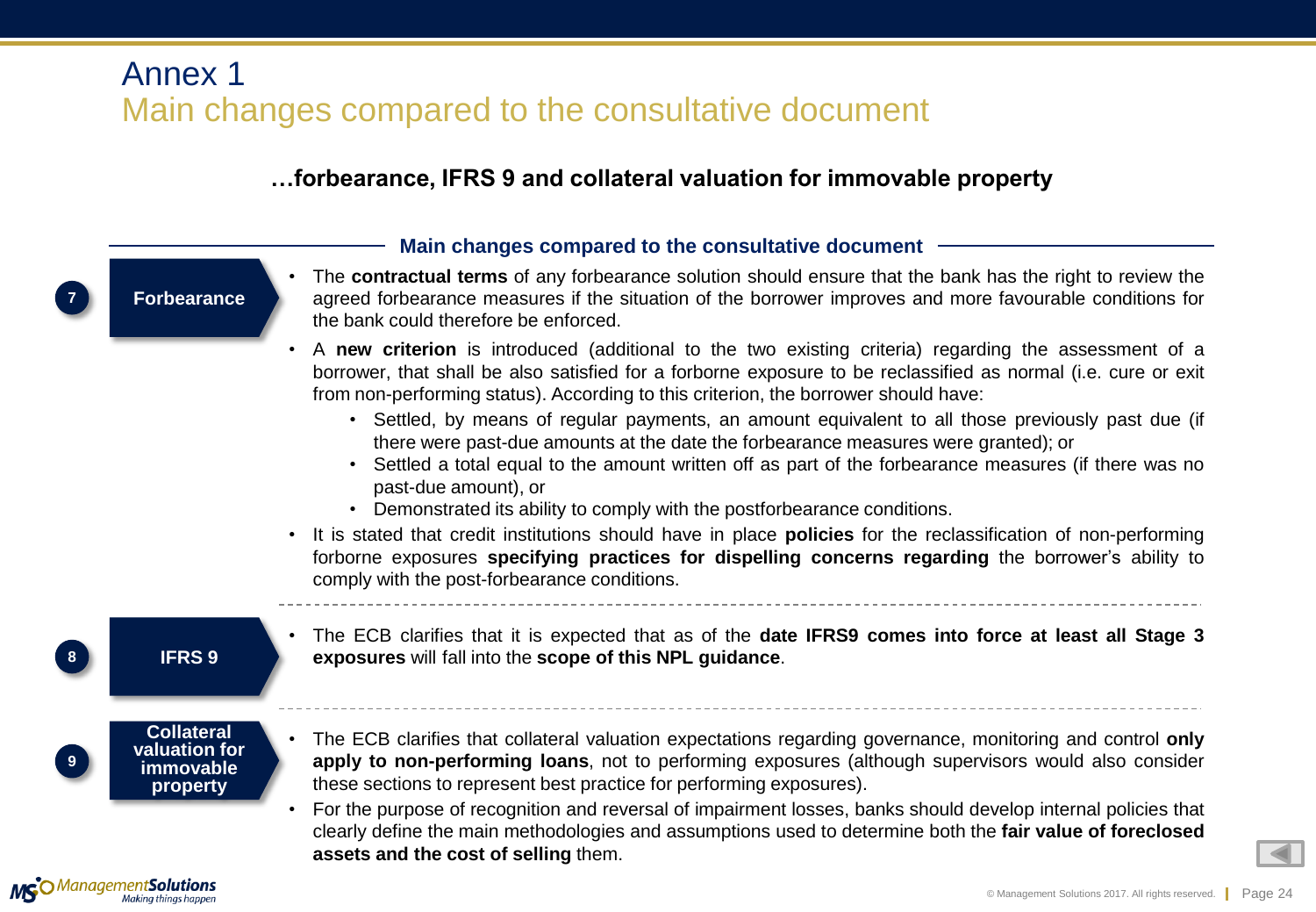**The standardized template<sup>1</sup> on the NPL strategy that significant institutions should report to the JSTs is provided below**

### **NPL strategy – Reporting**

|                                   | Example/extract of NPE and foreclosed asset strategy template <sup>65</sup> : |                                          | 28             | Other adjustments                                                     |  |
|-----------------------------------|-------------------------------------------------------------------------------|------------------------------------------|----------------|-----------------------------------------------------------------------|--|
|                                   |                                                                               |                                          | 29-30-31-32    | Other couroes of NPE Increase (+)                                     |  |
|                                   | Credit Institution:                                                           |                                          | 30             | Purchase of loans                                                     |  |
|                                   | <b>XXXX</b>                                                                   | Aotual<br>Projections                    | 31             | Additional disbursements to customers with NPE                        |  |
|                                   | Operational TARGETS and KPIG                                                  | 2017 1H 2017 2018 2019 2020 2021<br>2016 | 32             | Arrears capitalisation                                                |  |
|                                   | Line                                                                          |                                          |                |                                                                       |  |
| <b>PART A: Stooks &amp; Flows</b> |                                                                               |                                          | 33-34+37+38+39 | Cash recoveries from NPEs                                             |  |
|                                   | <b>NPE Volume (Gross)</b>                                                     |                                          | 34-35+36       | Cash recoveries from collections of NPEs                              |  |
|                                   | of which: Past due > 90 days                                                  |                                          | 35             | of which:principal amount                                             |  |
|                                   | of which unlikely to pay                                                      |                                          | 36             | of which: interest amount                                             |  |
|                                   | <b>NPE Volume (Net)</b>                                                       |                                          | 37             | Cash recoveries from liquidations of NPEs                             |  |
|                                   | of which: Past due > 90 days                                                  |                                          | 38             | Cach recoveries from sales of NPEs                                    |  |
|                                   | of which unlikely to pay                                                      |                                          | 39             | Other each collections                                                |  |
|                                   | <b>Total loans (Gross)</b>                                                    |                                          |                |                                                                       |  |
| $8 - 1/7$                         | <b>NPE Ratio</b>                                                              |                                          | 40-41-42-43    | <b>Loss budget</b>                                                    |  |
| 9-207                             | 90 dpd ratio                                                                  |                                          | 41             | Envisaged use of impairment allowance                                 |  |
| $10 - 3/7$                        | unlikely to pay ratio                                                         |                                          | 42             | Envisaged use of capital (amount not covered by impairment allowance) |  |
| 11-12-19                          | <b>NPE Flows (Gross)</b>                                                      |                                          | 43             | Associated tax Impact                                                 |  |
| $12 - 13 + 16$                    | NPE transitions (+/-)                                                         |                                          |                |                                                                       |  |
| 13-14-15                          | From performing to non-performing(+)                                          |                                          | 44             | Estimated CET1 amount impact from implementation of NPE strategy      |  |
| 14                                | of which: from non-forborne performing to NPE                                 |                                          | 45             | Estimated RWA impact from Implementation of NPE strategy              |  |
| 15                                | of which: from forbome performing to NPE                                      |                                          |                |                                                                       |  |
| $16 - 17 - 18$                    | From non-performing to performing(-)                                          |                                          | 46-47+48       | Forborne exposures (Gross)                                            |  |
| 17                                | of which: from NPE to non-forborne performing                                 |                                          | 47             | of which: Forbome non-performing exposures                            |  |
| 18                                | of which: from NPE to forborne performing                                     |                                          | 48             | of which: Forbome performing exposures                                |  |
|                                   |                                                                               |                                          |                |                                                                       |  |
| 19-20+29                          | <b>NPE reduction/increase</b>                                                 |                                          | 56             | NPE (gross) where an independent servicer has been contracted         |  |
| 20-21-22-23-24-25-26-27-28        | Sources of NPE balance sheetreductions (-)                                    |                                          | 57             | Total denounced loans (gross)                                         |  |
| 21                                | Cash recoveries                                                               |                                          | 58             | Denounced loans for which legal action has been initiated (gross)     |  |
| 22                                | Sales of NPEs (Gross)                                                         |                                          |                |                                                                       |  |
| 23                                | Write offs                                                                    |                                          |                |                                                                       |  |
| 24                                | Collateral liquidations (cash)                                                |                                          |                |                                                                       |  |
| 25                                | Foreclosure                                                                   |                                          |                |                                                                       |  |
| 26                                | Debt to equity swaps                                                          |                                          |                |                                                                       |  |
| 27                                | Significant risk transfer                                                     |                                          |                |                                                                       |  |

<span id="page-24-0"></span>

(1) The templates included in these Annex are example templates. Banks will receive the actual template(s) from their JSTs, which will probably incorporate additional tables.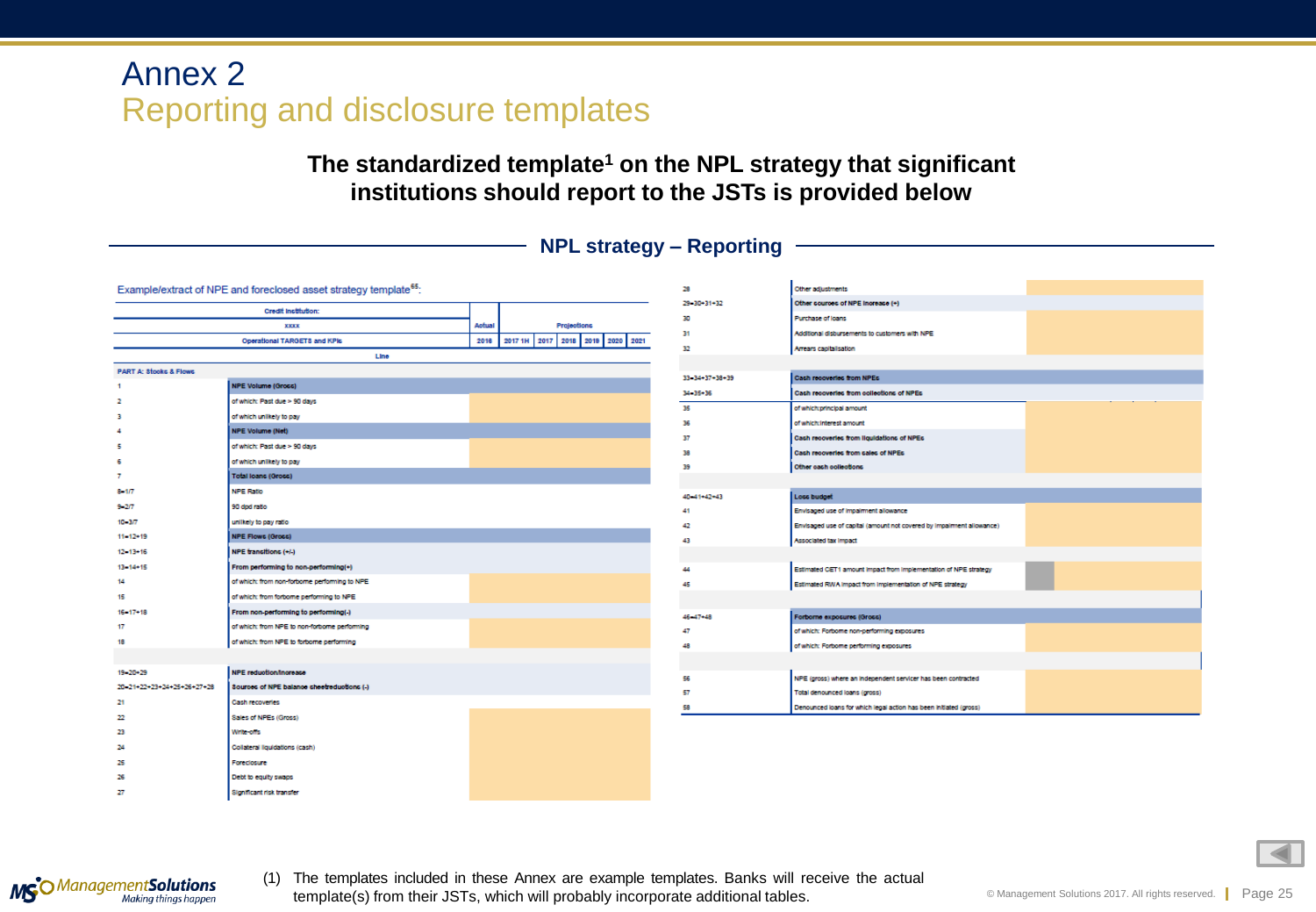**Regarding forbearance, the ECB provides a disclosure template…**

### **Forbearance (1/2) – Disclosure**

#### Table 5 Public disclosure example tables for forbearance

| a. Credit quality of forborne exposures                            |                                    |                                     |                                |                       |                        |  |                                                 |                                      |                                   |                                                  |  |
|--------------------------------------------------------------------|------------------------------------|-------------------------------------|--------------------------------|-----------------------|------------------------|--|-------------------------------------------------|--------------------------------------|-----------------------------------|--------------------------------------------------|--|
|                                                                    | All forborne exposures (million E) |                                     |                                |                       |                        |  | impairment, provisions and value<br>adjustments |                                      |                                   |                                                  |  |
|                                                                    |                                    |                                     |                                |                       |                        |  | Performing<br>forborne exposures                | Non-performing<br>forborne exposures |                                   | <b>Collateral and</b><br>finanolal<br>quarantees |  |
|                                                                    |                                    | of which:<br>performing<br>pact-due | of which<br>non-<br>performing | of which:<br>Impaired | of which:<br>defaulted |  | of which:<br>value<br>adjuctments               |                                      | of which:<br>value<br>adjuctments | received on<br>forborne<br>ехровитев             |  |
| Debt ceourities (including at<br>amortised oost and fair value)    |                                    |                                     |                                |                       |                        |  |                                                 |                                      |                                   |                                                  |  |
| Central banks                                                      |                                    |                                     |                                |                       |                        |  |                                                 |                                      |                                   |                                                  |  |
| General governments                                                |                                    |                                     |                                |                       |                        |  |                                                 |                                      |                                   |                                                  |  |
| <b>Credit Institutions</b>                                         |                                    |                                     |                                |                       |                        |  |                                                 |                                      |                                   |                                                  |  |
| Other financial corporations                                       |                                    |                                     |                                |                       |                        |  |                                                 |                                      |                                   |                                                  |  |
| Non-financial corporations                                         |                                    |                                     |                                |                       |                        |  |                                                 |                                      |                                   |                                                  |  |
| Loans and advances (Including<br>at amortised oost and fair value) |                                    |                                     |                                |                       |                        |  |                                                 |                                      |                                   |                                                  |  |
| Central banks                                                      |                                    |                                     |                                |                       |                        |  |                                                 |                                      |                                   |                                                  |  |
| General governments                                                |                                    |                                     |                                |                       |                        |  |                                                 |                                      |                                   |                                                  |  |
| <b>Credit Institutions</b>                                         |                                    |                                     |                                |                       |                        |  |                                                 |                                      |                                   |                                                  |  |
| Other financial corporations                                       |                                    |                                     |                                |                       |                        |  |                                                 |                                      |                                   |                                                  |  |
| Non-financial corporations<br>(consider breakdown)                 |                                    |                                     |                                |                       |                        |  |                                                 |                                      |                                   |                                                  |  |
| Households (consider breakdown)                                    |                                    |                                     |                                |                       |                        |  |                                                 |                                      |                                   |                                                  |  |
| DEBT INSTRUMENTS other than<br><b>HFT</b>                          |                                    |                                     |                                |                       |                        |  |                                                 |                                      |                                   |                                                  |  |
| <b>LOAN COMMITMENTS GIVEN</b>                                      |                                    |                                     |                                |                       |                        |  |                                                 |                                      |                                   |                                                  |  |
| <b>TOTAL EXPOSURES WITH</b><br><b>FORBEARANCE MEASURES</b>         |                                    |                                     |                                |                       |                        |  |                                                 |                                      |                                   |                                                  |  |

#### **b.** Quality of forbearance

|                                            |           |            | Forborne exposures (million 6) |             |
|--------------------------------------------|-----------|------------|--------------------------------|-------------|
| Having been forbome more than once         |           |            |                                |             |
| Having been forbome more than twice        |           |            |                                |             |
| Having re-defaulted in the past 12 months  |           |            |                                |             |
| c. Forborne exposures by credit category   |           |            |                                |             |
|                                            | <3 months | 3-8 months | 8-12 months                    | > 12 months |
| TOTAL EXPOSURES WITH FORBEARANCE MEASURES. |           |            |                                |             |
| of which: performing exposures             |           |            |                                |             |
| of which: non-performing exposures         |           |            |                                |             |

d. NPV impact of exposures forborne in the past 6/12/24 months

|                                                         | Pact 8 months | Pact 12 months | Pact 24 months |
|---------------------------------------------------------|---------------|----------------|----------------|
| Net present value of original contract cash flows       |               |                |                |
| Net present value of forborne contract cash flows       |               |                |                |
| Description of discounting approach applied by the bank |               |                |                |

<span id="page-25-0"></span>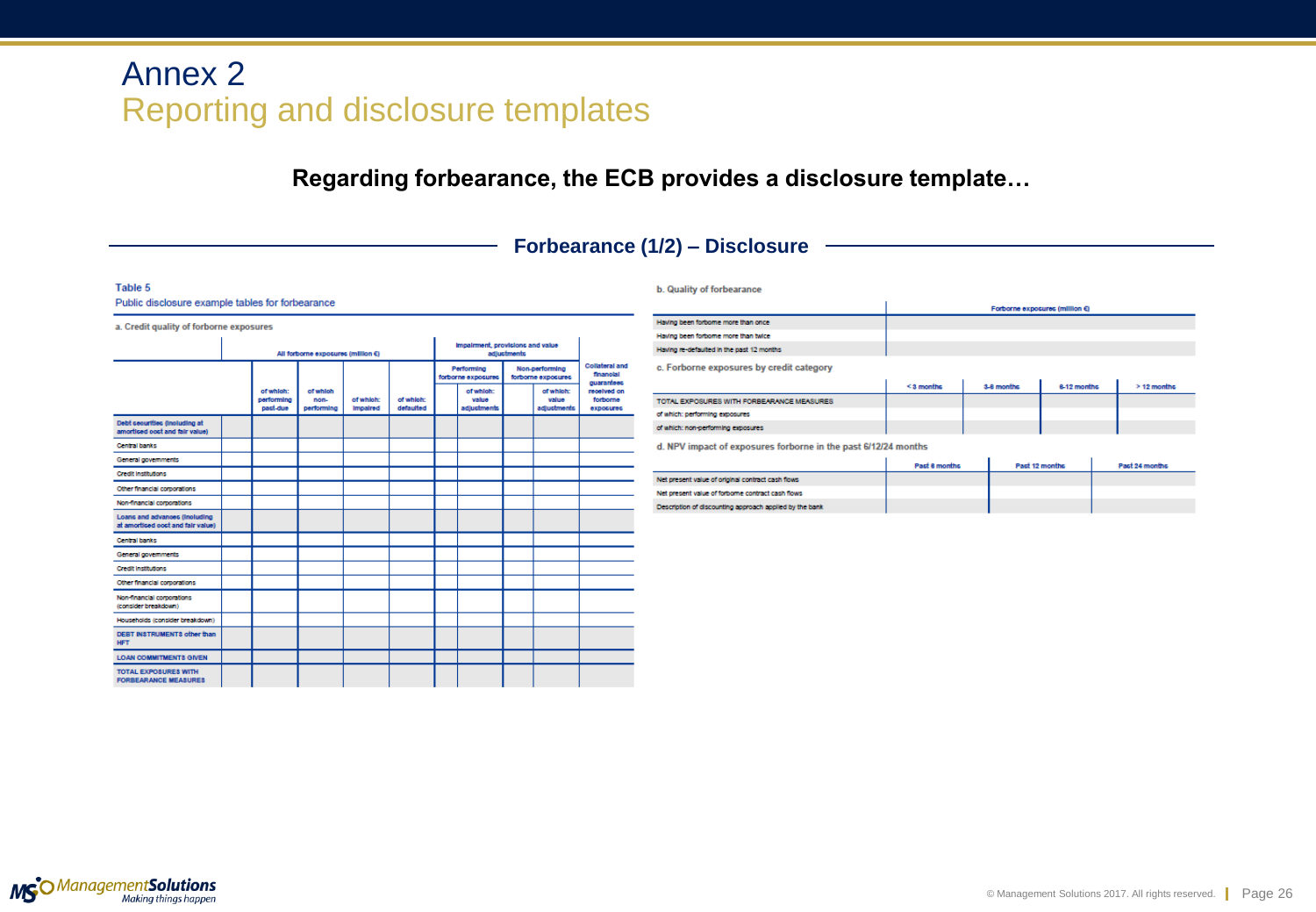### **…and also a template on the use of different types of forbearance options that should be used for supervisory reporting**

**Forbearance (2/2) – Reporting**

#### Table 6

Additional supervisory reporting on the use of different types of forbearance options

For forbearance options multiple options can apply for a single exposure and amounts should be included for each relevant option; thus "Total" is not expected to be the sum of all options granted

|              |                                         | Year t |                                       | Year t-1                              |
|--------------|-----------------------------------------|--------|---------------------------------------|---------------------------------------|
|              |                                         |        | All forborne exposures<br>(milllon 6) | All forborne exposures<br>(million €) |
|              |                                         |        | of which non-performing               | of which non-performing               |
|              | Short-term options granted              |        |                                       |                                       |
| of which     | <b>Interest only</b>                    |        |                                       |                                       |
|              | Reduced payments                        |        |                                       |                                       |
|              | Grace period/payment moratorium         |        |                                       |                                       |
|              | Arrears/Interest capitalisation         |        |                                       |                                       |
|              | Other (providing detail if significant) |        |                                       |                                       |
|              | Long-term options granted               |        |                                       |                                       |
| of which     | Interest rate reduction                 |        |                                       |                                       |
|              | <b>Term extension</b>                   |        |                                       |                                       |
|              | Additional security                     |        |                                       |                                       |
|              | Rescheduled payments                    |        |                                       |                                       |
|              | Debt forgiveness                        |        |                                       |                                       |
|              | <b>Voluntary sale</b>                   |        |                                       |                                       |
|              | Other (providing detail if significant) |        |                                       |                                       |
| <b>Total</b> |                                         |        |                                       |                                       |

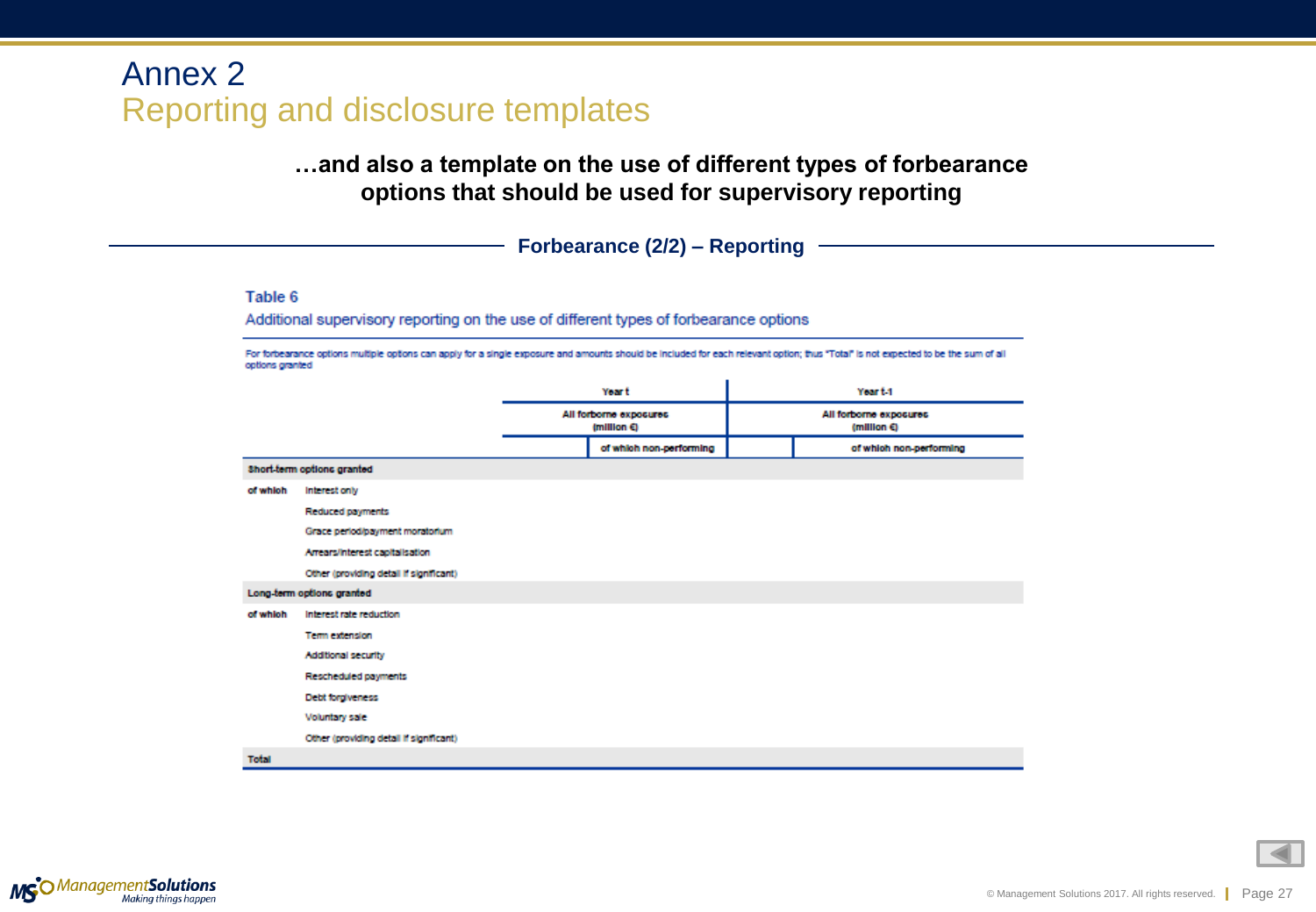**Regarding NPL measurement, significant institutions should report to the ECB information on the models they use to calculate impairment provisions for NPLs (table 7) and on the interest accrued on NPEs (table 8)** 

**NPL – Reporting**

Table 7

Supervisory reporting on the estimation of allowances on a collective basis

|                                           | A. Portfolio<br>B. Segment                      |  |                  |                              | C. LGD                                   |                                    |                  | D. Cure rate                 |                                          |                                 | E. NPE<br>exposure at<br>dofault |
|-------------------------------------------|-------------------------------------------------|--|------------------|------------------------------|------------------------------------------|------------------------------------|------------------|------------------------------|------------------------------------------|---------------------------------|----------------------------------|
| A.1 Sector<br>of the<br>counter-<br>party | A.2<br>Recidence<br>of the<br>counter-<br>party |  | C.1<br>Rate In % | C.2<br>Calibration<br>period | C.3<br>Adj. for<br>ourrent<br>oonditions | C.4<br>Alt.<br>approach<br>applied | D.1 Rate In<br>₩ | D.2<br>Calibration<br>period | D.3<br>Adj. for<br>ourrent<br>oonditions | D.4 Alt.<br>approach<br>applied |                                  |

#### Table 8

Supervisory reporting on interest accrued on NPEs

| 6m                                                | Original effective Interest Income<br>In Profit & Loss<br>(before Impairment) | Accrued effective Interest Income<br>after consideration of impairment<br>and unwinding | <b>Cach collected</b><br>(only Interest-related) |
|---------------------------------------------------|-------------------------------------------------------------------------------|-----------------------------------------------------------------------------------------|--------------------------------------------------|
| <b>Total loans</b>                                |                                                                               |                                                                                         |                                                  |
| Performing loans                                  |                                                                               |                                                                                         |                                                  |
| Specifically/Individually accessed NPLs, of which |                                                                               |                                                                                         |                                                  |
| - Impaired                                        |                                                                               |                                                                                         |                                                  |
| - not impaired                                    |                                                                               |                                                                                         |                                                  |
| - forborne                                        |                                                                               |                                                                                         |                                                  |
| Restructured unimpaired NPLs                      |                                                                               |                                                                                         |                                                  |
| ≤90 dpd                                           |                                                                               |                                                                                         |                                                  |
| >90 dpd                                           |                                                                               |                                                                                         |                                                  |
| Non-restructured unimpaired NPLs                  |                                                                               |                                                                                         |                                                  |
| ≤80 dpd                                           |                                                                               |                                                                                         |                                                  |
| >90 dpd                                           |                                                                               |                                                                                         |                                                  |
| Collectively accessed NPLs                        |                                                                               |                                                                                         |                                                  |
| <b>Impaired NPLc</b>                              |                                                                               |                                                                                         |                                                  |
| <b>Unimpaired NPLc</b>                            |                                                                               |                                                                                         |                                                  |
| Restructured unimpaired NPLs                      |                                                                               |                                                                                         |                                                  |
| ≤80 dpd                                           |                                                                               |                                                                                         |                                                  |
| >90 dpd                                           |                                                                               |                                                                                         |                                                  |
| Non-restructured unimpaired NPLs                  |                                                                               |                                                                                         |                                                  |
| ≤90 dpd                                           |                                                                               |                                                                                         |                                                  |
| >90 dpd                                           |                                                                               |                                                                                         |                                                  |

<span id="page-27-0"></span>